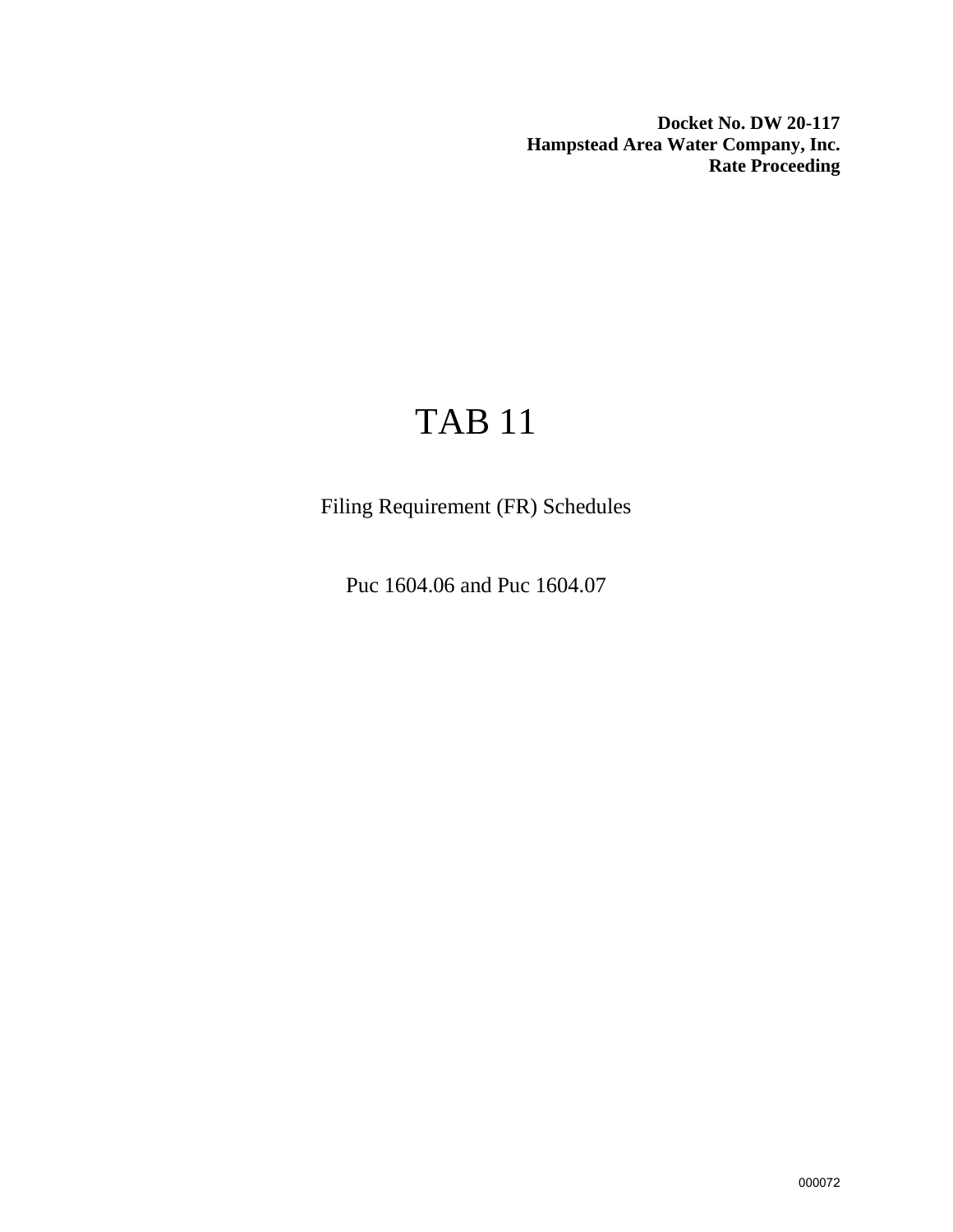## **Hampstead Area Water Company**

### **Computation of Revenue Deficiency**

## **For the Test Year Ended December 31, 2019**

|                                    | Actual         | Proforma       |
|------------------------------------|----------------|----------------|
| Rate Base (Schedule 3)             | \$5,237,474    | \$9,966,564    |
| Rate of Return (Schedule 4)        | 5.78%          | 5.56%          |
| Operating Income Required          | \$302,531      | \$<br>554,132  |
| Net Operating Income (Schedule 1)  | 77,678         | 554,132        |
| <b>Operating Income Deficiency</b> | \$224,853      | \$0            |
| <b>Tax Effect</b>                  | $\overline{0}$ | $\overline{0}$ |
| Revenue Deficiency                 | \$224,853      | \$0            |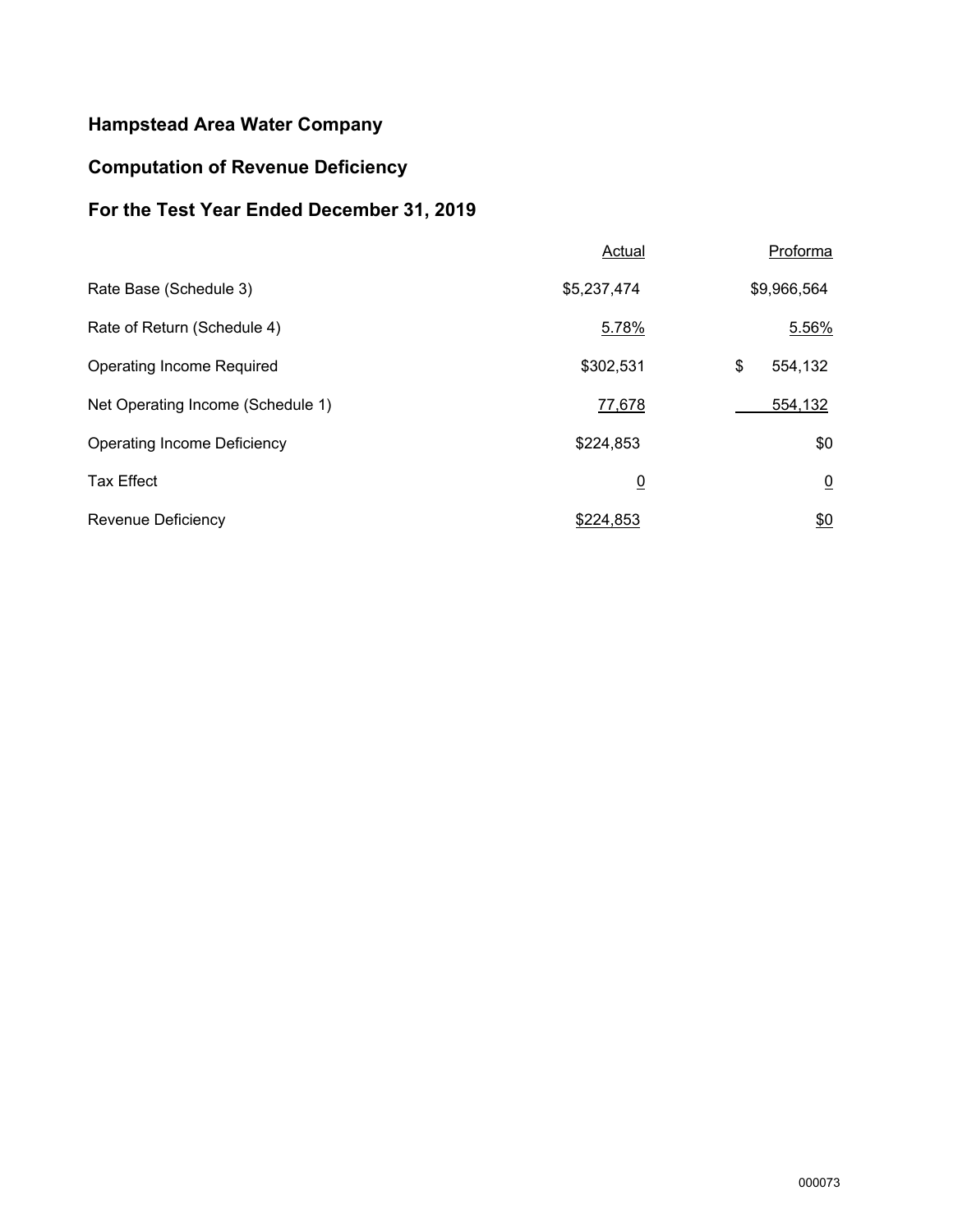#### **Hampstead Area Water Company Schedule 1**

**Statement of Income**

|                              |                                                     | Actual 2019             | Proforma           | Proforma 2019    | Actual 2018          | Actual 2017             |
|------------------------------|-----------------------------------------------------|-------------------------|--------------------|------------------|----------------------|-------------------------|
| Line                         | <b>Account Title (Number)</b>                       | <b>Year End Balance</b> | <b>Adjustments</b> | Year End Balance | Year End Balance     | <b>Year End Balance</b> |
| No.                          | (a)                                                 | (b)                     | (c)                | (d)              | (e)                  | (f)                     |
|                              | <b>UTILITY OPERATING INCOME</b>                     |                         |                    |                  |                      |                         |
| 1                            | Operating Revenues(400)                             | \$<br>2,325,428         | \$1,523,330        | \$<br>3,848,758  | 2,043,478<br>\$      | 1,788,762<br>\$         |
| $\overline{\mathbf{c}}$      | <b>Operating Expenses:</b>                          |                         |                    |                  |                      |                         |
|                              | Operation and Maintenance Expense (401):            |                         |                    |                  |                      |                         |
| 3<br>$\overline{\mathbf{4}}$ | Source of Supply                                    | 35,719                  | 513,761            | 549,480          | 36,795               | 22,839                  |
| 5                            |                                                     |                         |                    |                  |                      |                         |
| 6                            | <b>Pumping Expenses</b>                             | 390,948                 | (32, 390)          | 358,558          | 399,011              | 284,516                 |
|                              | <b>Water Treatment Expenses</b>                     | 187,684                 |                    | 187,684          | 180,419              | 170,729                 |
| $\overline{7}$               | <b>Transmission and Distribution Expenses</b>       | 167,677                 |                    | 167,677          | 136,927              | 83,991                  |
| 8                            | <b>Customer Accounts Expenses</b>                   | 150,569                 |                    | 150,569          | 129,994              | 113,121                 |
| 9                            | Administrative and General Expenses                 | 813,087                 | 166,559            | 979,646          | 699,540              | 504,818                 |
| 10                           | <b>Total Operation and Maintenance Expenses</b>     | 1,745,684               | 647,930            | 2,393,614        | 1,582,686            | 1,180,014               |
| 11                           | Depreciation Expense (403)                          | 557,503                 | 328,024            | 885,527          | 525,662              | 500,470                 |
| 12                           | Amortization of Contribution in Aid of              |                         |                    |                  |                      |                         |
|                              | Construction (405)                                  | (221, 541)              | (192, 799)         | (414, 340)       | (221, 212)           | (216, 489)              |
| 13                           | Amortization of Utility Plant Acquisition           |                         |                    |                  |                      |                         |
|                              | Adjustment (406)                                    | 84                      |                    | 84               | 31                   |                         |
| 14                           | Amortization Expense-Other (407)                    | 3,597                   |                    | 3,597            | 3,616                | 2,715                   |
| 15                           | Taxes Other Than Income (408.1-408.13)              | 146,846                 | 79.313             | 226,159          | 154,064              | 159,664                 |
| 16                           | Income Taxes (409.1, 410.1, 411.1, 412.1)           | 15,577                  | 184,409            | 199,986          | 12,601               | 11,492                  |
| 17                           | <b>Total Operating Expenses</b>                     | \$<br>2,247,750         | \$<br>1,046,876    | 3,294,626<br>\$  | 2,057,448<br>\$      | 1,637,866<br>\$         |
| 18                           | Net Operating Income (Loss)                         | 77,678                  | 476,454            | 554,132          | (13,970)             | 150,896                 |
| 19                           | Income From Utility Plant Leased to                 |                         |                    |                  |                      |                         |
|                              | Others (413)                                        |                         |                    |                  |                      |                         |
| 20                           | Gains(Losses) From Disposition of                   |                         |                    |                  |                      |                         |
|                              | Utility Property (414)                              |                         |                    |                  |                      |                         |
| 21                           | <b>Net Water Utility Operating Income</b>           | 77,678<br>\$            | \$<br>476,454      | \$<br>554,132    | \$<br>$(13,970)$ \$  | 150,896                 |
|                              | OTHER INCOME AND DEDUCTIONS                         |                         |                    |                  |                      |                         |
| 22                           | Revenues From Merchandising, Jobbing and            |                         |                    |                  |                      |                         |
|                              | Contract Work (415)                                 |                         |                    |                  |                      |                         |
| 23                           | Costs and Expenses of Merchandising,                |                         |                    |                  |                      |                         |
|                              | Jobbing and Contract Work (416)                     |                         |                    |                  |                      |                         |
| 24                           | Equity in Earnings of Subsidiary                    |                         |                    |                  |                      |                         |
|                              | Companies (418)                                     |                         |                    |                  |                      |                         |
| 25                           | Interest and Dividend Income (419)                  | 235                     |                    | 235              | 1,076                | 537                     |
| 26                           | Allow. for funds Used During                        |                         |                    |                  |                      |                         |
|                              | Construction (420)                                  |                         |                    |                  |                      |                         |
| 27                           | Nonutility Income (421)                             |                         |                    |                  | (209)                |                         |
| 28                           | Gains (Losses) Form Disposition                     |                         |                    |                  |                      |                         |
|                              | Nonutility Property (422)                           |                         |                    |                  |                      |                         |
| 29                           | Miscellaneous Nonutility Expenses (426)             |                         |                    |                  |                      |                         |
| 30                           | <b>Total Other Income and Deductions</b>            | 235<br>\$               |                    | \$<br>235        | \$<br>867            | \$<br>537               |
|                              | TAXES APPLICABLE TO OTHER INCOME                    |                         |                    |                  |                      |                         |
|                              |                                                     |                         |                    |                  |                      |                         |
| 31<br>32                     | Taxes Other Than Income (408.2)                     |                         |                    |                  |                      |                         |
|                              | Income Taxes (409.2, 410.2, 411.2,<br>412.2, 412.3) |                         |                    |                  |                      |                         |
| 33                           | <b>Total Taxes Applicable To Other Income</b>       |                         |                    |                  |                      |                         |
|                              |                                                     |                         |                    |                  |                      |                         |
|                              | <b>INTEREST EXPENSE</b>                             |                         |                    |                  |                      |                         |
| 34                           | Interest Expense (427)                              | 125,631                 |                    | 125,631          | 121,214              | 129,400                 |
| 35                           | Amortization of Debt Discount &                     |                         |                    |                  |                      |                         |
|                              | Expense (428)                                       | 4,249                   |                    | 4,249            | 2,765                | 2,765                   |
| 36                           | Amortization of Premium on Debt (429)               |                         |                    |                  |                      |                         |
| 37                           | <b>Total Interest Expense</b>                       | \$<br>129,880           |                    | 129,880<br>\$    | 123,979<br>\$        | \$<br>132,165           |
| 38                           | Income Before Extraordinary Items                   | (51, 967)               | 476,454            | 424,487          | (137, 082)           | 19.268                  |
|                              | <b>EXTRAORDINARY ITEMS</b>                          |                         |                    |                  |                      |                         |
| 39                           | Extraordinary Income (433)                          |                         |                    |                  |                      |                         |
| 33                           | <b>Extraordinary Deductions (434)</b>               |                         |                    |                  |                      |                         |
| 34                           | Income Taxes, Extraordinary Items (409.3)           |                         |                    |                  |                      |                         |
| 40                           | <b>Net Extraordinary Items</b>                      |                         |                    |                  |                      |                         |
| 41                           | <b>NET INCOME (LOSS)</b>                            | \$<br>$(51,967)$ \$     | 476,454            | \$<br>424,487    | \$<br>$(137,082)$ \$ | 19,268                  |
|                              |                                                     |                         |                    |                  |                      |                         |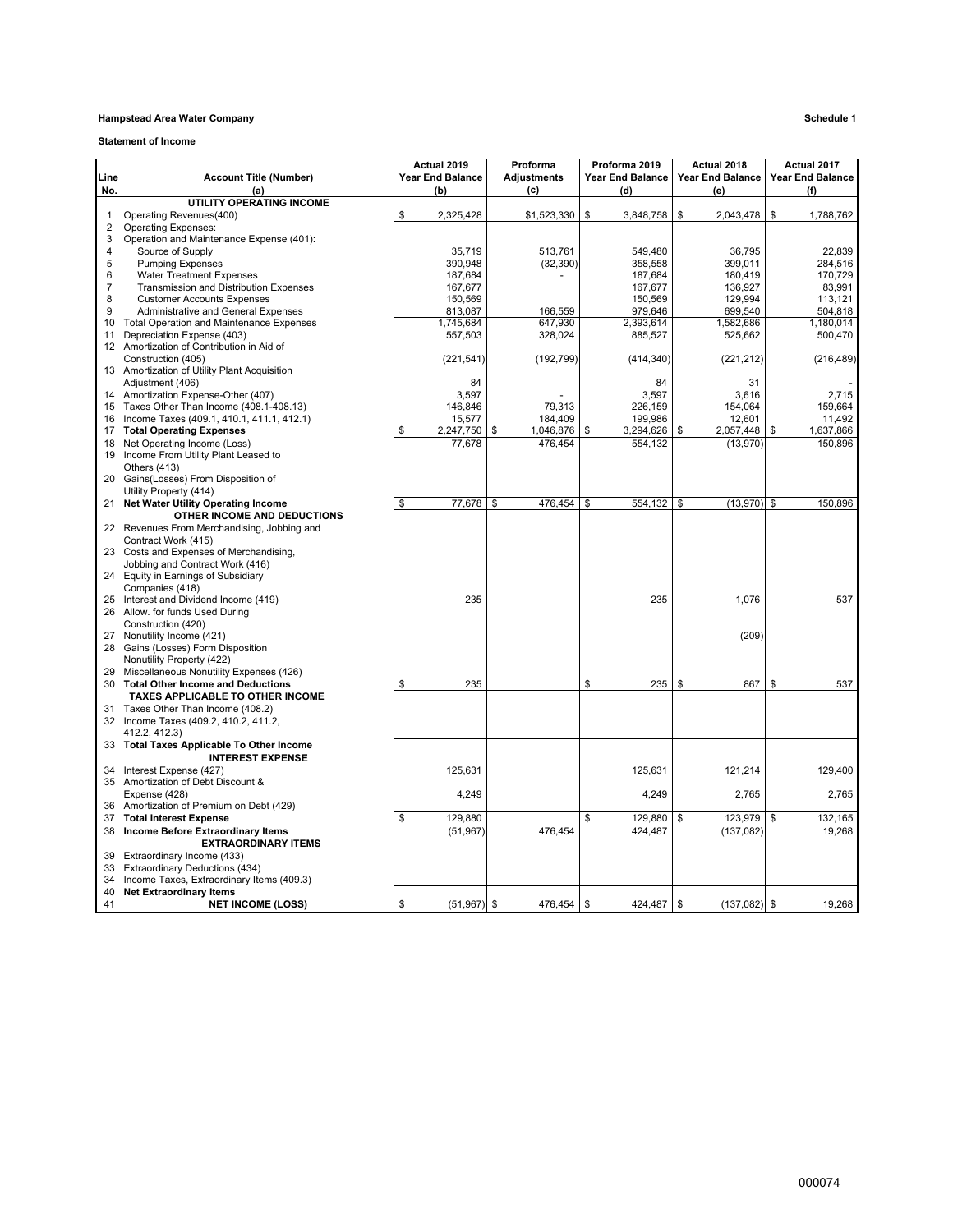|   | <b>Hampstead Area Water Company</b><br><b>Statement of Income - Proforma Adjustments</b>                                                                                                                                                         |                     | <b>Schedule 1A</b><br>Page 1 of 4   |
|---|--------------------------------------------------------------------------------------------------------------------------------------------------------------------------------------------------------------------------------------------------|---------------------|-------------------------------------|
|   | <b>Operating Revenues</b>                                                                                                                                                                                                                        |                     |                                     |
| 1 | 2019 Test Year Proforma<br>2019 Test Year Actual Operating Revenues<br>Proforma Adjustment<br>To adjust test year revenues for the additional revenue due to sale of water to Plaistow<br>$(100,000 / 748 \times $3.59 \times 365)$              | \$                  | \$2,500,608<br>2,325,428<br>175,180 |
| 2 | 2019 Test Year Proforma<br>2019 Test Year Actual Operating Revenues<br>Proforma Adjustment<br>To adjust test year revenues for the additional revenue needed in order for the Company to earn<br>its rate of return and to recover its expenses. | S.<br>\$            | 3,848,758<br>2,500,608<br>1,348,150 |
|   | <b>Total Proforma Adjustment to Operating Revenues</b>                                                                                                                                                                                           |                     | 1,523,330                           |
|   | <b>Operating and Maintenance Expenses</b>                                                                                                                                                                                                        |                     |                                     |
| 3 | <b>Purchaed Water</b><br>2019 Test Year Proforma<br>2019 Test Year Actual<br>Proforma Adjustment<br>To adjust test year purchased water for the purchase of 250,000 gallons from Manchester<br>(250,000 / 748 x \$3.05 x 365)                    | \$<br>$\sqrt[6]{2}$ | 372,075<br>372,075                  |
| 4 | <b>Purchaed Water</b><br>2019 Test Year Proforma<br>2019 Test Year Actual<br>Proforma Adjustment<br>To adjust test year purchased water for the purchase of 250,000 gallons from Manchester<br>$(100,000 / 748 \times $3.05 \times 365)$         | \$<br>\$            | 148,830<br>148,830                  |
| 5 | <b>Well Expenses</b><br>2019 Test Year Proforma<br>2019 Test Year Actual<br>Proforma Adjustment<br>To adjust test year well expenses for anticipated 20% reduction due to SNHRWIP                                                                | \$<br>\$            | 28,576<br>35,720<br>(7, 144)        |
|   | Total Proforma Adjustments to Source of Supply                                                                                                                                                                                                   | \$                  | 513,761                             |
| 6 | <b>Purchased Power</b><br>2019 Test Year Proforma<br>2019 Test Year Actual<br>Proforma Adjustment<br>To adjust test year purchased power expense for anticipated reduction due to SNHRWIP                                                        | \$<br>\$            | 186,791<br>219,181<br>(32, 390)     |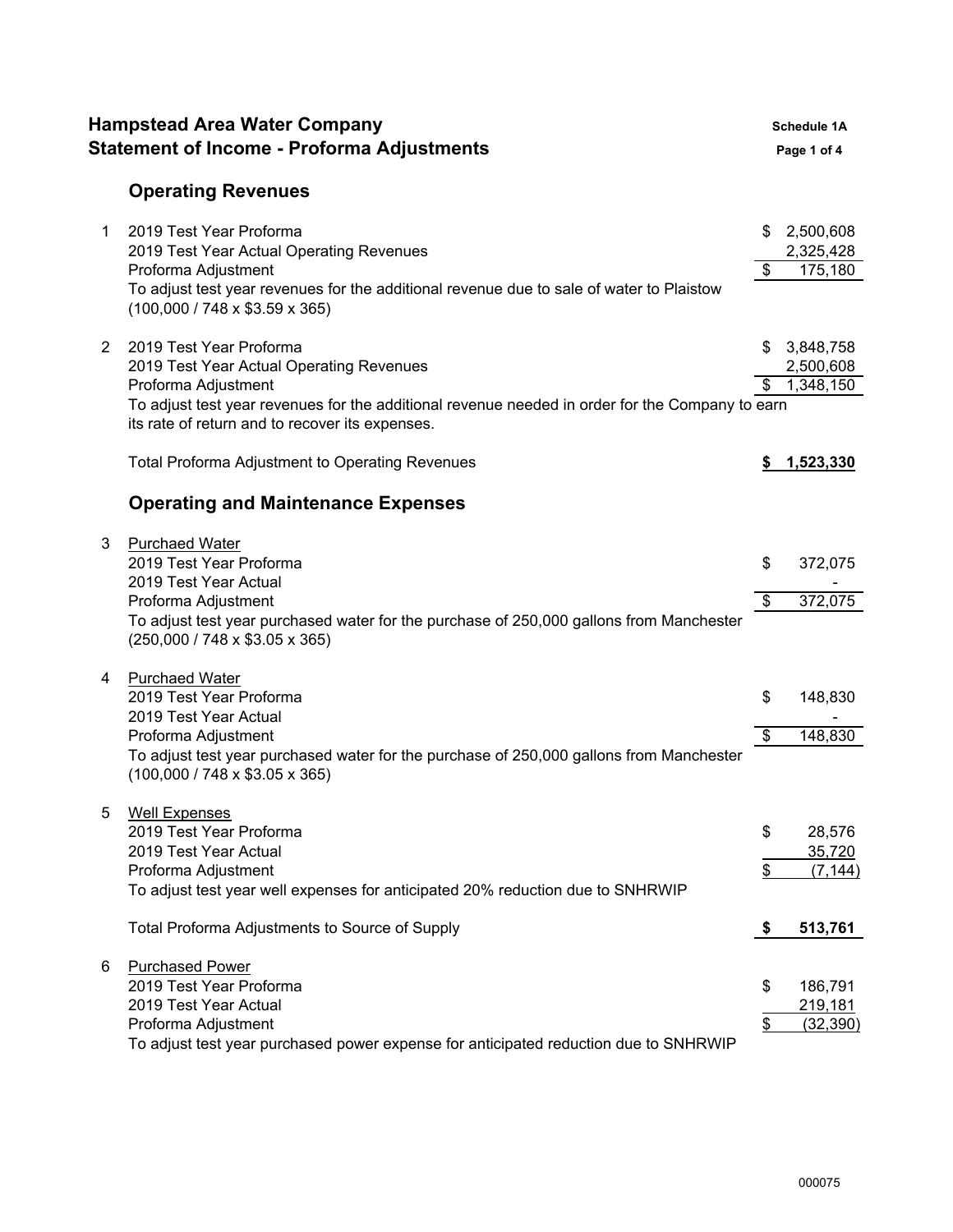|                |                                                                                                                                                                                                                                                                                           |          | <b>Schedule 1A</b><br>Page 2 of 4 |
|----------------|-------------------------------------------------------------------------------------------------------------------------------------------------------------------------------------------------------------------------------------------------------------------------------------------|----------|-----------------------------------|
| $\overline{7}$ | <b>Pumping Expense</b><br>2019 Test Year Proforma<br>2019 Test Year Actual<br>Proforma Adjustment<br>To adjust test year pumping expenses for anticipated  reduction due to SNHRWIP                                                                                                       | \$<br>\$ | 171,768<br>171,768                |
|                | <b>Total Proforma Adjustments to Pumping Expenses</b>                                                                                                                                                                                                                                     | \$       | (32, 390)                         |
| 8              | <b>Treatment Expenses (Filters)</b><br>2019 Test Year Proforma<br>2019 Test Year Actual<br>Proforma Adjustment<br>To adjust test year treatment expenses for anticipated  reduction due to SNHRWIP                                                                                        | \$<br>\$ | 174,184<br>174,184                |
| 9              | <b>Wages</b><br>2019 Test Year Proforma<br>2019 Test Year Actual<br>Proforma Adjustment<br>To adjust test year wages for on-going annual wages plus 3% increase                                                                                                                           | \$<br>\$ | 524,153<br>376,432<br>147,721     |
|                | 10 Payroll Taxes<br>2019 Test Year Proforma<br>2019 Test Year Actual<br>Proforma Adjustment<br>To adjust test year payroll taxes due to on-going wages plus 3% increase                                                                                                                   | \$<br>\$ | 40,098<br>28,797<br>11,301        |
|                | 11 Benefits - 401k, Health Inc & Life Ins<br>2019 Test Year Proforma<br>2019 Test Year Actual<br>Proforma Adjustment<br>To adjust test year employee benefits due to change in personnel, etc.                                                                                            | \$<br>\$ | 57,573<br>34,711<br>22,862        |
| 12             | <b>Management Agreement</b><br>2019 Test Year Proforma<br>2019 Test Year Actual<br>Proforma Adjustment<br>To adjust test year management costs by 5% as per Management / Service / Rental Agreement                                                                                       | \$<br>\$ | 177,611<br>169,153<br>8,458       |
| 13             | Outside Services - Legal and Accounting Expenses associated with CIAC Tax Review<br>2019 Test Year Proforma<br>2019 Test Year Actual<br>Proforma Adjustment<br>To adjust test year expenses for legal and accounting expenditures associated with CIAC Tax Review<br>(\$38,675 / 3 years) | \$<br>\$ | 12,892<br>38,675<br>(25, 783)     |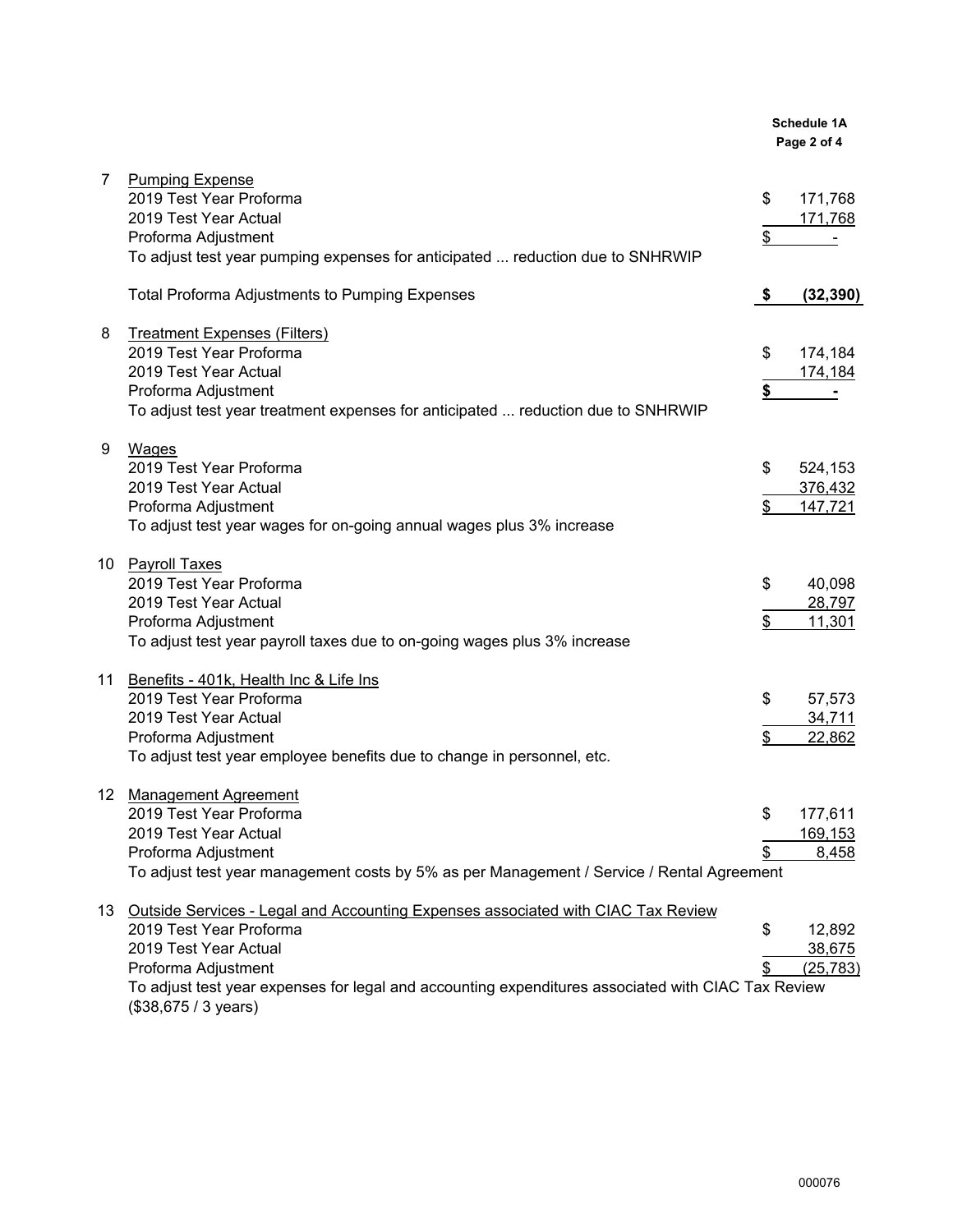|    |                                                                                                                                           |    | <b>Schedule 1A</b><br>Page 3 of 4 |
|----|-------------------------------------------------------------------------------------------------------------------------------------------|----|-----------------------------------|
|    | 14 Outside Services - Audit Expenses<br>2019 Test Year Proforma<br>2019 Test Year Actual                                                  |    | \$2,000                           |
|    | Proforma Adjustment<br>To adjust test year expenses for costs associated with 2017 PUC audit of test year expenses<br>(\$6,000 / 3 years) |    | \$2,000                           |
|    | Total Proforma Adjustments to Administrative and General Expenses                                                                         | \$ | 166,559                           |
|    | Total Proforma Adjustments to Operating and Maintenance Expenses                                                                          |    | \$647,930                         |
|    | <b>Depreciation Expenses</b>                                                                                                              |    |                                   |
|    | 15 2019 Test Year Proforma                                                                                                                | \$ | 577,173                           |
|    | 2019 Test Year Actual                                                                                                                     |    | 557,503                           |
|    | Proforma Adjustment                                                                                                                       | \$ | 19,670                            |
|    | To adjust test year expenses for the additional half year depreciation on the 2019 addition to plant                                      |    |                                   |
|    | 16 2019 Test Year Proforma for Atkinson Tank                                                                                              | \$ | 618,254                           |
|    | 2019 Test Year Proforma                                                                                                                   |    | 577,173                           |
|    | Proforma Adjustment<br>To adjust test year expenses for the additional full year depreciation on the Atkinson Tank                        | \$ | 41,081                            |
|    |                                                                                                                                           |    |                                   |
|    | 17 2019 Test Year Proforma for SNHRWIP                                                                                                    | \$ | 875,712                           |
|    | 2019 Test Year Proforma for Atkinson Tank                                                                                                 |    | 618,254                           |
|    | Proforma Adjustment                                                                                                                       | \$ | 257,458                           |
|    | To adjust test year expenses for the additional full year depreciation on the SNHRWIP                                                     |    |                                   |
|    | 18 2019 Test Year Proforma for Other Plant<br>2019 Test Year Proforma for SNHRWIP                                                         | S  | 885,527                           |
|    | Proforma Adjustment                                                                                                                       | \$ | 875,712<br>9,815                  |
|    | To adjust test year expenses for the additional full year depreciation on the SNHRWIP                                                     |    |                                   |
|    |                                                                                                                                           |    |                                   |
|    | <b>Total Adjustments to Depreciation Expenses</b>                                                                                         | \$ | 328,024                           |
|    | <b>Amortization of CIAC</b>                                                                                                               |    |                                   |
|    | 19 2019 Test Year Proforma                                                                                                                | \$ | (220, 037)                        |
|    | 2019 Test Year Actual                                                                                                                     |    | (221, 541)                        |
|    | Proforma Adjustment                                                                                                                       | \$ | 1,504                             |
|    | To adjust test year expenses for the additional half year amortization on the 2019 CIAC                                                   |    |                                   |
| 20 | 2019 Test Year Proforma for Atkinson Tank                                                                                                 | \$ | (242, 015)                        |
|    | 2019 Test Year Proforma                                                                                                                   |    | (220, 037)                        |
|    | Proforma Adjustment                                                                                                                       | \$ | (21, 978)                         |
|    | To adjust test year expenses for the additional half year amortization on the 2019 CIAC                                                   |    |                                   |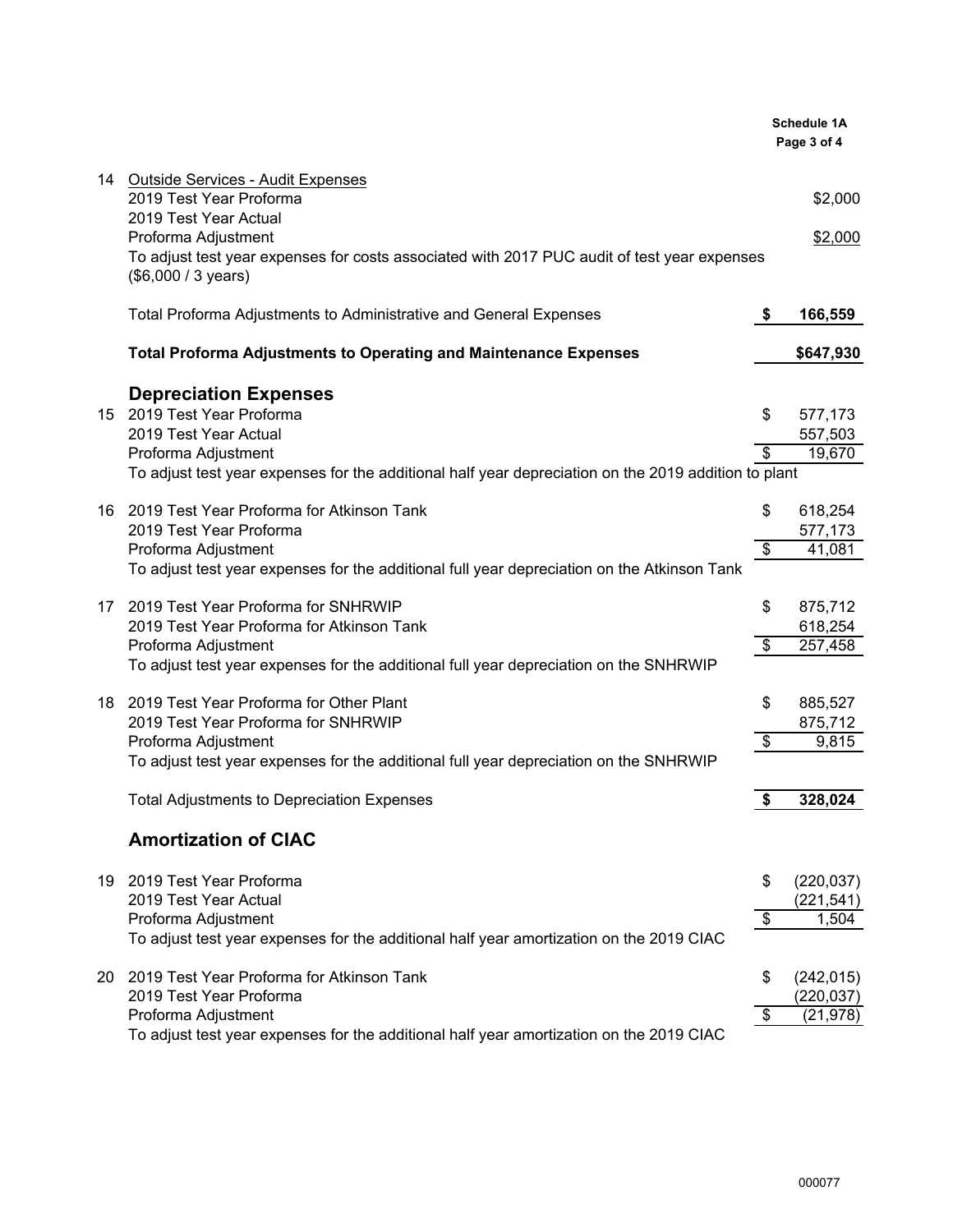|    |                                                                                                         |          | <b>Schedule 1A</b><br>Page 4 of 4      |
|----|---------------------------------------------------------------------------------------------------------|----------|----------------------------------------|
| 21 | 2019 Test Year Proforma for SNHRWIP<br>2019 Test Year Proforma for Atkinson Tank<br>Proforma Adjustment | \$<br>\$ | (414, 340)<br>(242, 015)<br>(172, 325) |
|    | To adjust test year expenses for the additional half year amortization on the 2019 CIAC                 |          |                                        |
|    | Total Adjustments to Amortization of CIAC                                                               | \$       | (192, 799)                             |
|    | <b>Amortization Expense - Other</b>                                                                     |          |                                        |
|    | 22 2019 Test Year Proforma<br>2019 Test Year Actual                                                     | \$       | 3,597<br>3,597                         |
|    | Proforma Adjustment                                                                                     | \$       |                                        |
|    | To adjust test year expenses for amortization of Village Drive and Eastwod Place wells                  |          |                                        |
|    | <b>Taxes other than Income</b>                                                                          |          |                                        |
|    | 23 2019 Test Year Proforma                                                                              | \$       | 226,159                                |
|    | 2019 Test Year Actual<br>Proforma Adjustment                                                            | \$       | 146,846<br>79,313                      |
|    | To adjust test year expenses for state and local property taxes                                         |          |                                        |
|    | <b>Income Taxes</b>                                                                                     |          |                                        |
|    | <b>State Business Taxes</b>                                                                             |          |                                        |
|    | 24 2019 Test Year Proforma<br>2019 Test Year Actual                                                     | \$       | 38,037<br>3,032                        |
|    | Proforma Adjustment                                                                                     | \$       | 35,005                                 |
|    | To adjust test year expenses for state business taxes                                                   |          |                                        |
| 25 | <b>Federal Income Taxes</b><br>2019 Test Year Proforma                                                  | \$       | 95,749                                 |
|    | 2019 Test Year Actual<br>Proforma Adjustment                                                            | \$       | 95,749                                 |
|    | To adjust test year expenses for federal income taxes                                                   |          |                                        |
|    | <b>Provision for Deferred Taxes</b>                                                                     |          |                                        |
|    | 26 2019 Test Year Proforma<br>2019 Test Year Actual                                                     | \$       | 56,687<br>3,032                        |
|    | Proforma Adjustment                                                                                     | \$       | 53,655                                 |
|    | To adjust test year expenses for deferred taxes                                                         |          |                                        |
|    | <b>Total Adjustments to Income Taxes</b>                                                                |          | 184,409                                |
|    | <b>Total Proforma Adjustment to Operating Expenses</b>                                                  |          | \$1,046,876                            |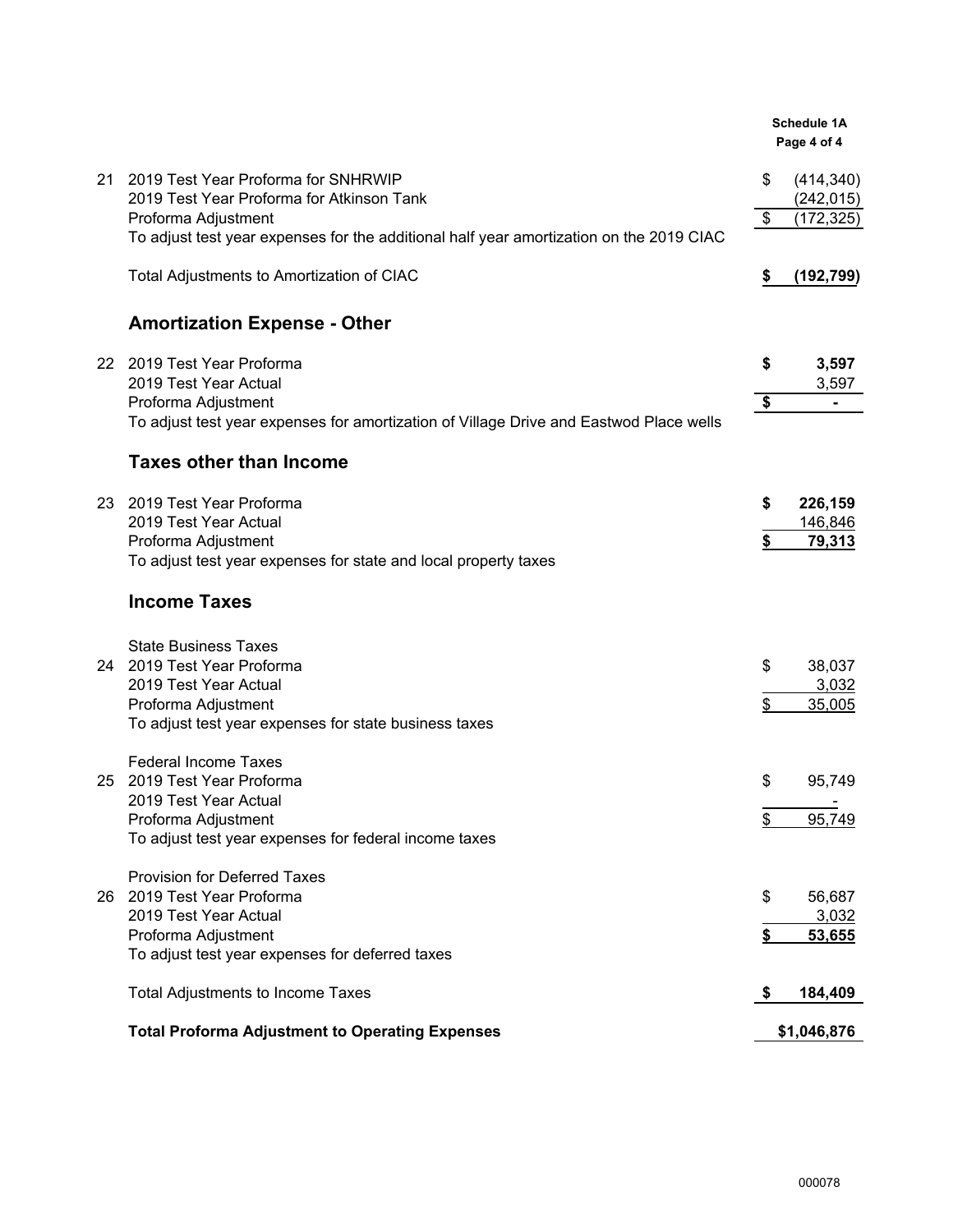### **Hampstead Area Water Company Company Company Schedule 1B**

### **Income Tax Computation**

|                                            | Actual      | Proforma    |
|--------------------------------------------|-------------|-------------|
| <b>Total Rate Base</b>                     | \$5,237,474 | \$9,966,564 |
| <b>Equity Component of Cost of Capital</b> | 4.07%       | 3.61%       |
| <b>Operating Net Income Required</b>       | \$213,336   | \$360,198   |
| Tax Multiplier (Schedule 5A)               | 79,238      | 133,786     |
| Income Required before Income Taxes        | \$292,574   | \$493,984   |
| Less: NH Business Profits Tax @ 7.7%       | 22,528      | 38,037      |
| Income subject to Federal Taxes            | \$270,046   | \$455,947   |
| Less: Federal Income Tax @ 21%             | 56,710      | 95,749      |
| Income after Income Taxes                  | \$213,336   | \$360,198   |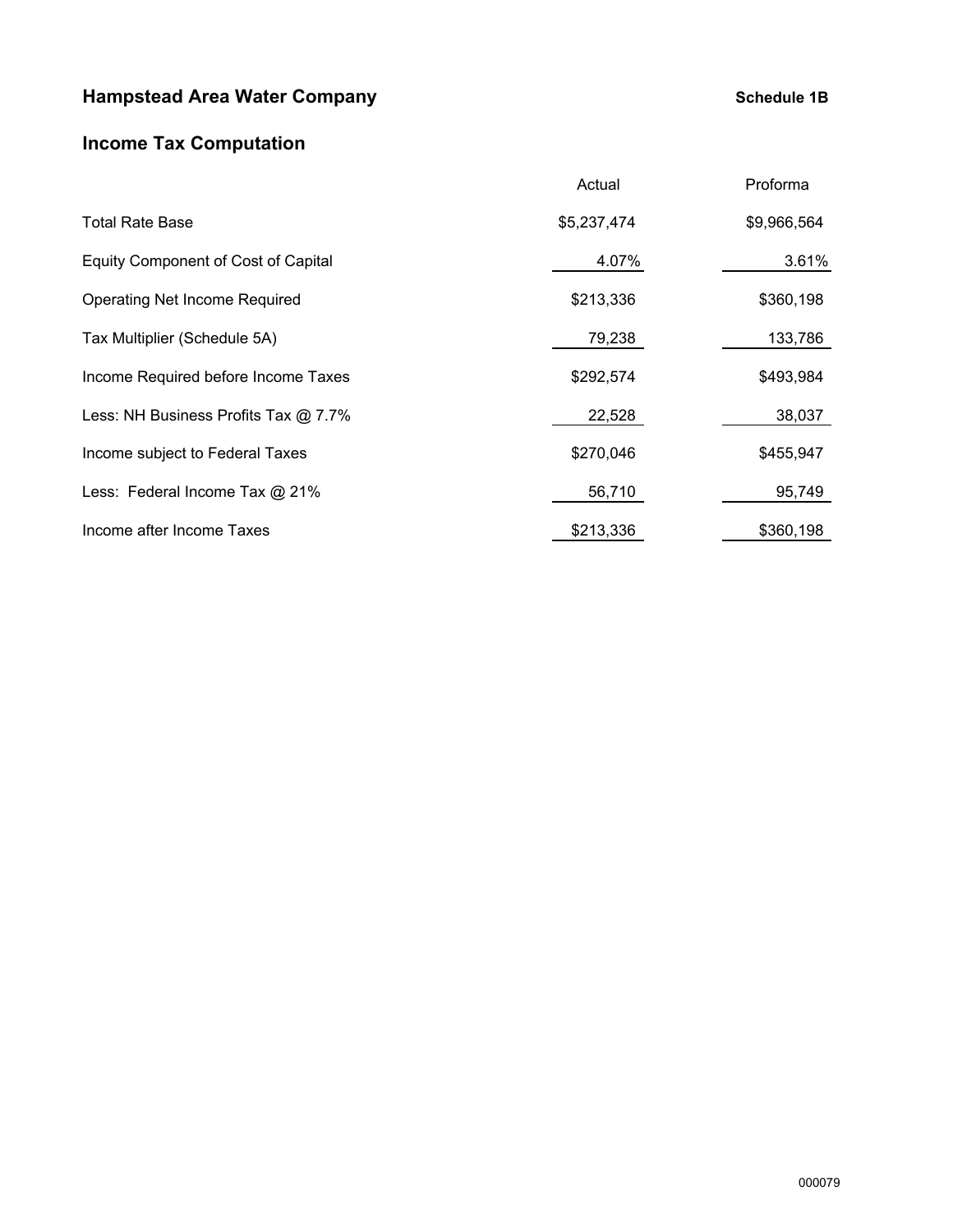## **Hampstead Area Water Company Company Company Schedule 1C**

### **Effective Tax Factor**

| Taxable Income                                                      | 100.00% |  |  |  |  |  |  |  |  |
|---------------------------------------------------------------------|---------|--|--|--|--|--|--|--|--|
| Less: NH Business Profits Tax                                       |         |  |  |  |  |  |  |  |  |
| Federal Taxable Income                                              |         |  |  |  |  |  |  |  |  |
| <b>Federal Income Tax Rate</b>                                      | 21.00%  |  |  |  |  |  |  |  |  |
| <b>Effective Federal Income Tax Rate</b>                            | 19.38%  |  |  |  |  |  |  |  |  |
| Add: NH Business Profit Tax                                         |         |  |  |  |  |  |  |  |  |
| <b>Effective Tax Rate</b>                                           |         |  |  |  |  |  |  |  |  |
|                                                                     |         |  |  |  |  |  |  |  |  |
| Percent of Income Available if No Tax                               | 100.00% |  |  |  |  |  |  |  |  |
| <b>Effective Tax Rate</b>                                           | 27.08%  |  |  |  |  |  |  |  |  |
| Percent Used as a Divisor in Determining<br>the Revenue Requirement | 72.92%  |  |  |  |  |  |  |  |  |
| <b>Tax Multiplier</b>                                               | 37.14%  |  |  |  |  |  |  |  |  |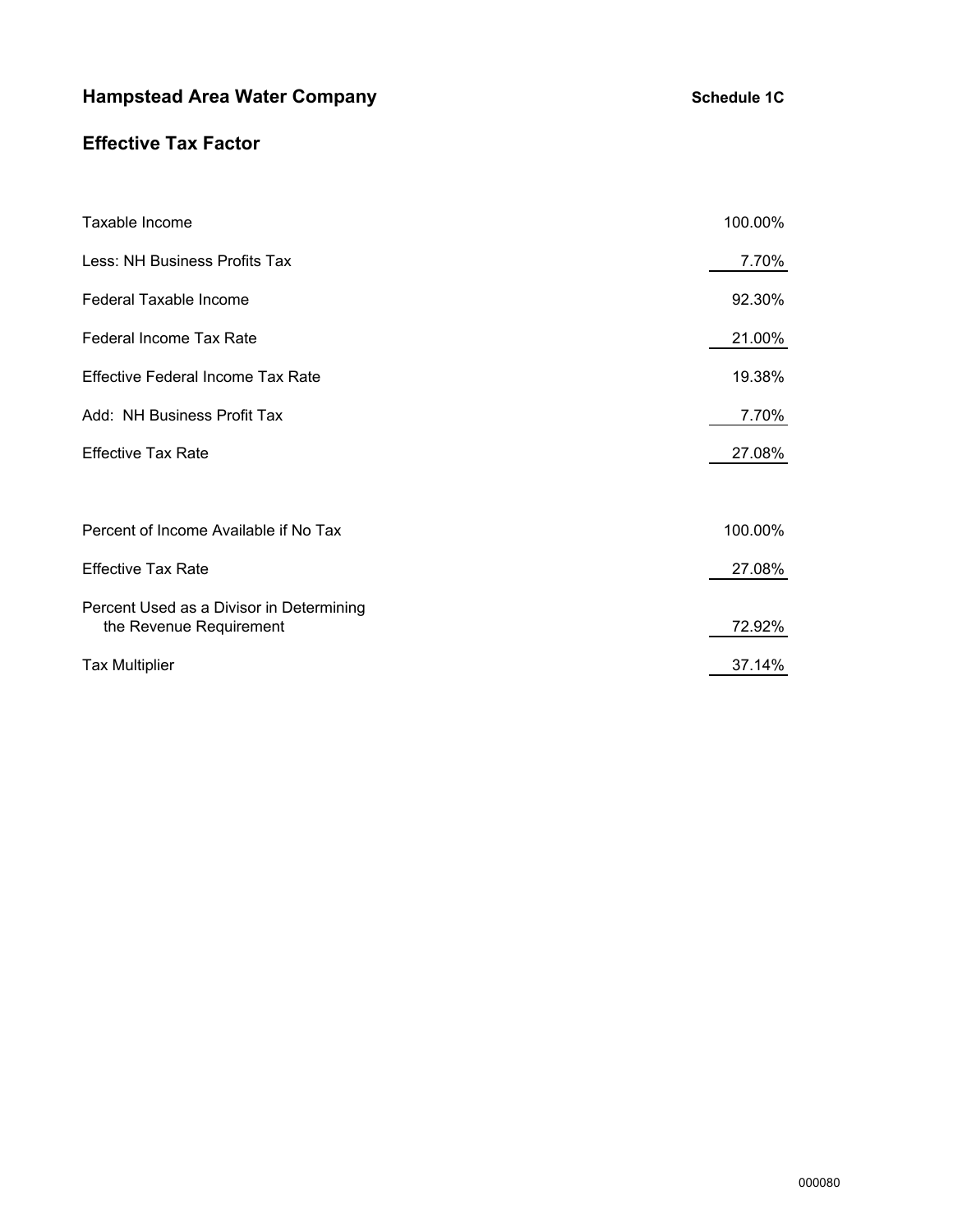#### **Hampstead Area Water Company**

|      |                                                |          | Actual 2019     |          | Actual 2018     | Actual 2017 |                 |  |  |
|------|------------------------------------------------|----------|-----------------|----------|-----------------|-------------|-----------------|--|--|
|      |                                                |          | <b>Year End</b> |          | <b>Year End</b> |             | <b>Year End</b> |  |  |
| Line | <b>Account Title (Number)</b>                  |          | <b>Balance</b>  |          | <b>Balance</b>  |             | <b>Balance</b>  |  |  |
| No.  | (a)                                            |          | (b)             |          | (c)             |             | (d)             |  |  |
|      | <b>UTILITY PLANT</b>                           |          |                 |          |                 |             |                 |  |  |
| 1    | <b>Utility Plant (101-106)</b>                 | \$       | 19,855,659      | \$       | 17,673,198      | \$          | 17,298,401      |  |  |
| 2    | Less: Accumulated Depr. and Amort. (108-110)   | \$       | 7,375,714       | \$       | 6,976,995       |             | 6,547,479       |  |  |
| 3    | <b>Net Plant</b>                               | \$       | 12,479,945      | \$       | 10,696,203      | \$          | 10,750,922      |  |  |
| 4    | Utility Plant Acquisition Adj. (Net) (114-115) |          | 1,388           |          | 1,472           |             |                 |  |  |
| 5    | <b>Total Net Utility Plant</b>                 | \$       | 12,481,333      | \$       | 10,697,675      | \$          | 10,750,922      |  |  |
|      | OTHER PROPERTY AND INVESTMENTS                 |          |                 |          |                 |             |                 |  |  |
| 6    | Nonutility Property (121)                      |          |                 |          |                 |             |                 |  |  |
| 7    | Less: Accumulated Depr. and Amort. (122)       |          |                 |          |                 |             |                 |  |  |
| 8    | <b>Net Nonutility Property</b>                 |          |                 |          |                 |             |                 |  |  |
| 9    | Investment in Associated Companies (123)       |          |                 |          |                 |             |                 |  |  |
| 11   |                                                |          |                 |          |                 |             |                 |  |  |
|      | Utility Investments (124)                      |          |                 |          |                 |             |                 |  |  |
| 12   | Other Investments                              |          |                 |          |                 |             |                 |  |  |
| 13   | Special Funds(126-128)                         |          |                 |          |                 |             |                 |  |  |
| 14   | Total Other Property & Investments             | \$       |                 | \$       |                 | \$          |                 |  |  |
|      | <b>CURRENT AND ACCRUED ASSETS</b>              |          |                 |          |                 |             |                 |  |  |
| 16   | Cash (131)                                     |          | 40,520          |          | 269,128         |             | 709,320         |  |  |
| 17   | Special Deposits (132)                         |          |                 |          |                 |             |                 |  |  |
| 18   | Other Special Deposits (133)                   |          |                 |          |                 |             |                 |  |  |
| 19   | Working Funds (134)                            |          |                 |          |                 |             |                 |  |  |
| 20   | Temporary Cash Investments (135)               |          |                 |          |                 |             |                 |  |  |
| 21   | Accounts and Notes Receivable-Net (141-144)    |          | 307,114         |          | 223,980         |             | 237,690         |  |  |
| 22   | Accounts Receivable from Assoc. Co. (145)      |          |                 |          |                 |             |                 |  |  |
| 23   | Notes Receivable from Assoc. Co. (146)         |          |                 |          |                 |             |                 |  |  |
| 24   | Materials and Supplies (151-153)               |          | 37,237          |          | 82,646          |             | 33,240          |  |  |
| 25   | Stores Expense (161)                           |          |                 |          |                 |             |                 |  |  |
| 26   | Prepayments-Other (162)                        |          | 33,768          |          | 23,262          |             | 21,518          |  |  |
| 27   | Prepaid Taxes (163)                            |          | 37,610          |          | 38,641          |             | 47,877          |  |  |
| 28   | Interest and Dividends Receivable (171)        |          |                 |          |                 |             |                 |  |  |
| 29   | Rents Receivable (172)                         |          |                 |          |                 |             |                 |  |  |
| 30   | Accrued Utility Revenues (173)                 |          | 129,220         |          | 137,399         |             | 117,847         |  |  |
| 31   | Misc. Current and Accrued Assets (174)         |          |                 |          |                 |             |                 |  |  |
| 32   | <b>Total Current and Accrued Assets</b>        | \$       | 585,469         | \$       | 775,056         | \$          | 1,167,492       |  |  |
|      | <b>DEFERRED DEBITS</b>                         |          |                 |          |                 |             |                 |  |  |
| 32   | Unamortized Debt Discount & Expense (181)      |          | 55,964          |          | 35,179          |             | 36,353          |  |  |
| 33   | Extraordinary Property Losses (182)            |          |                 |          |                 |             |                 |  |  |
| 34   | Prelim. Survey & Investigation Charges (183)   |          |                 |          |                 |             |                 |  |  |
| 35   | Clearing Accounts (184)                        |          |                 |          |                 |             |                 |  |  |
| 36   | Temporary Facilities (185)                     |          |                 |          |                 |             |                 |  |  |
| 37   | Miscellaneous Deferred Debits (186)            |          | 1,163,245       |          | 451,495         |             | 153,320         |  |  |
| 38   | Research & Development Expenditures (187)      |          |                 |          |                 |             |                 |  |  |
| 39   | Accumulated Deferred Income Taxes (190)        |          | 10,711          |          | 12,004          |             | 13,297          |  |  |
| 40   | <b>Total Deferred Debits</b>                   |          | 1,229,920       |          | 498,678         |             | 202,970         |  |  |
|      |                                                | \$<br>\$ | 14,296,722      | \$<br>\$ | 11,971,409      | \$<br>\$    |                 |  |  |
|      | <b>TOTAL ASSETS AND OTHER DEBITS</b>           |          |                 |          |                 |             | 12,121,384      |  |  |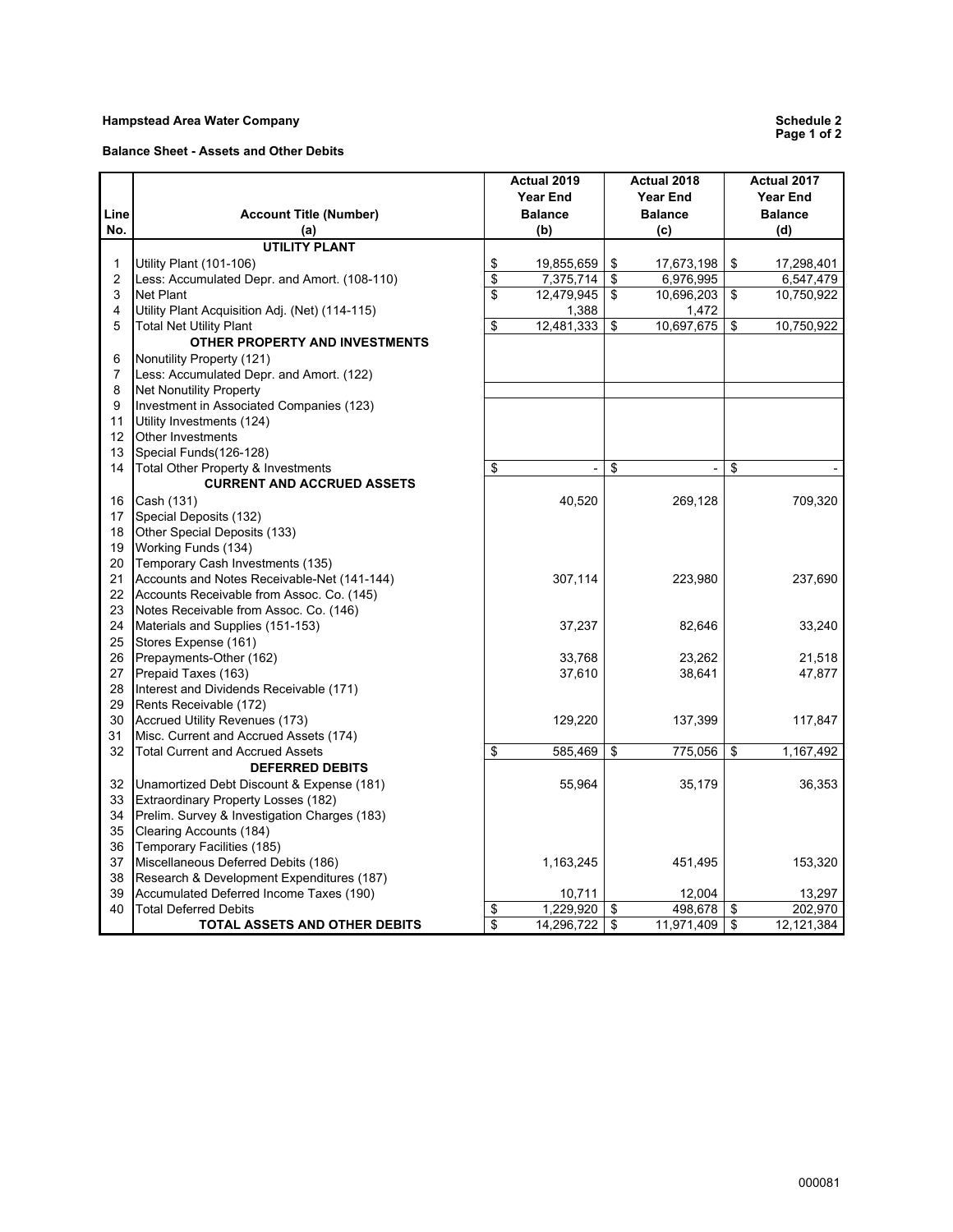#### **Hampstead Area Water Company**

**Balance Sheet - Equity Capital and Liabilities** 

| Line     | <b>Account Title (Number)</b>                                         |                 | Actual 2019<br><b>Year End</b><br><b>Balance</b> | Actual 2018<br><b>Year End</b><br><b>Balance</b> | Actual 2017<br><b>Year End</b><br><b>Balance</b> |            |  |
|----------|-----------------------------------------------------------------------|-----------------|--------------------------------------------------|--------------------------------------------------|--------------------------------------------------|------------|--|
| No.      | (a)                                                                   |                 | (b)                                              | (c)                                              |                                                  | (d)        |  |
|          | <b>EQUITY CAPITAL</b>                                                 |                 |                                                  |                                                  |                                                  |            |  |
| 1        | Common Stock Issued (201)                                             | \$              | 16,767                                           | \$<br>16,767                                     | \$                                               | 16,767     |  |
| 2        | Preferred Stock Issued (204)                                          |                 |                                                  |                                                  |                                                  |            |  |
| 3        | Capital Stock Subscribed (202,205)                                    |                 |                                                  |                                                  |                                                  |            |  |
| 4        | Stock Liability for Conversion (203, 206)                             |                 |                                                  |                                                  |                                                  |            |  |
| 5        | Premium on Capital Stock (207)                                        |                 |                                                  |                                                  |                                                  |            |  |
| 6        | Installments Received On Capital Stock (208)                          |                 |                                                  |                                                  |                                                  |            |  |
| 7        | Other Paid-In Capital (209,211)                                       |                 | 4,054,354                                        | 3,554,354                                        |                                                  | 3,154,354  |  |
| 8        | Discount on Capital Stock (212)                                       |                 |                                                  |                                                  |                                                  |            |  |
| 9        | Capital Stock Expense(213)                                            |                 |                                                  |                                                  |                                                  |            |  |
| 10       | Retained Earnings (214-215)                                           |                 | (949, 024)                                       | (897, 056)                                       |                                                  | (759, 974) |  |
| 11       | Reacquired Capital Stock (216)                                        |                 |                                                  |                                                  |                                                  |            |  |
| 12       | <b>Total Equity Capital</b>                                           | \$              | 3,122,097                                        | \$<br>2,674,065                                  | \$                                               | 2,411,147  |  |
|          | <b>LONG TERM DEBT</b>                                                 |                 |                                                  |                                                  |                                                  |            |  |
| 13       | Bonds (221)                                                           |                 |                                                  |                                                  |                                                  |            |  |
| 14       | Reacquired Bonds (222)                                                |                 |                                                  |                                                  |                                                  |            |  |
| 15       | Advances from Associated Companies (223)                              |                 |                                                  |                                                  |                                                  |            |  |
| 16       | Other Long-Term Debt (224)                                            |                 | 4,504,424                                        | 3,658,170                                        |                                                  | 3,893,007  |  |
| 17       | <b>Total Long-Term Debt</b>                                           | \$              | 4,504,424                                        | \$<br>3,658,170                                  | \$                                               | 3,893,007  |  |
|          | <b>CURRENT AND ACCRUED LIABILITIES</b>                                |                 |                                                  |                                                  |                                                  |            |  |
| 18       | Accounts Payable (231)                                                |                 | 143,888                                          | 30,042                                           |                                                  | 17,494     |  |
| 19       | Notes Payable (232)                                                   |                 |                                                  |                                                  |                                                  |            |  |
| 20       | Accounts Payable to Associated Co. (233)                              |                 | 156,209                                          | 44,093                                           |                                                  | 48,471     |  |
| 21       | Notes Payable to Associated Co. (234)                                 |                 |                                                  |                                                  |                                                  |            |  |
| 22<br>23 | Customer Deposits (235)                                               |                 | 6,569                                            | 7,636                                            |                                                  | 8,437      |  |
|          | Accrued Taxes (236)                                                   |                 | 2,261                                            | 5,486                                            |                                                  | 3,005      |  |
| 24       | Accrued Interest (237)                                                |                 |                                                  |                                                  |                                                  |            |  |
| 25<br>26 | Accrued Dividends (238)                                               |                 |                                                  |                                                  |                                                  |            |  |
| 27       | Matured Long-Term Debt (239)                                          |                 |                                                  |                                                  |                                                  |            |  |
| 28       | Matured Interest (240)<br>Misc. Current and Accrued Liabilities (241) |                 | 28,634                                           | 28,226                                           |                                                  | 27,236     |  |
| 29       | <b>Total Current and Accrued Liabilities</b>                          | \$              | 337,561                                          | \$<br>115,483                                    | \$                                               | 104,643    |  |
|          | <b>DEFERRED CREDITS</b>                                               |                 |                                                  |                                                  |                                                  |            |  |
| 30       | Unamortized Premium on Debt (251)                                     |                 |                                                  |                                                  |                                                  |            |  |
| 31       | Advances for Construction (252)                                       |                 |                                                  |                                                  |                                                  |            |  |
| 32       | Other Deferred Credits (253)                                          |                 | 898,404                                          |                                                  |                                                  |            |  |
| 33       | Accumulated Deferred Investment                                       |                 |                                                  |                                                  |                                                  |            |  |
|          | Tax Credits (255)                                                     |                 |                                                  |                                                  |                                                  |            |  |
| 34       | Accumulated Deferred Income Taxes:                                    |                 |                                                  |                                                  |                                                  |            |  |
| 35       | Accelerated Amortization (281)                                        |                 |                                                  |                                                  |                                                  |            |  |
| 36       | Liberalized Depreciation (282)                                        |                 | 67,854                                           | 56,578                                           |                                                  | 48,621     |  |
| 37       | Other (283)                                                           |                 |                                                  |                                                  |                                                  |            |  |
| 38       | <b>Total Deferred Credits</b>                                         | \$              | 966,258                                          | \$<br>56,578                                     | \$                                               | 48,621     |  |
|          | <b>OPERATING RESERVES</b>                                             |                 |                                                  |                                                  |                                                  |            |  |
| 39       | Property Insurance Reserve (261)                                      |                 |                                                  |                                                  |                                                  |            |  |
| 40       | Injuries and Damages Reserve (262)                                    |                 |                                                  |                                                  |                                                  |            |  |
| 41       | Pensions and Benefits Reserves (263)                                  |                 | (64)                                             | 16,451                                           |                                                  | 7,733      |  |
| 42       | Miscellaneous Operating Reserves (265)                                |                 |                                                  |                                                  |                                                  |            |  |
| 43       | <b>Total Operating Reserves</b>                                       | \$              | $(64)$ \$                                        | 16,451                                           | \$                                               | 7,733      |  |
|          | <b>CONTRIBUTIONS IN AID OF CONSTRUCTION</b>                           |                 |                                                  |                                                  |                                                  |            |  |
| 44       | Contributions In Aid of Construction (271)                            |                 | 9,239,980                                        | 9,109,850                                        |                                                  | 9,142,476  |  |
| 45       | Accumulated Amortization of C.I.A.C. (272)                            |                 | 3,873,534                                        | 3,659,188                                        |                                                  | 3,486,243  |  |
| 46       | Total Net C.I.A.C.                                                    | \$              | 5,366,446                                        | \$<br>5,450,662                                  | \$                                               | 5,656,233  |  |
| 46       | TOTAL EQUITY CAPITAL AND LIABILITIES                                  | $\overline{\$}$ | 14,296,722 \$                                    | $11,971,409$ \$                                  |                                                  | 12,121,384 |  |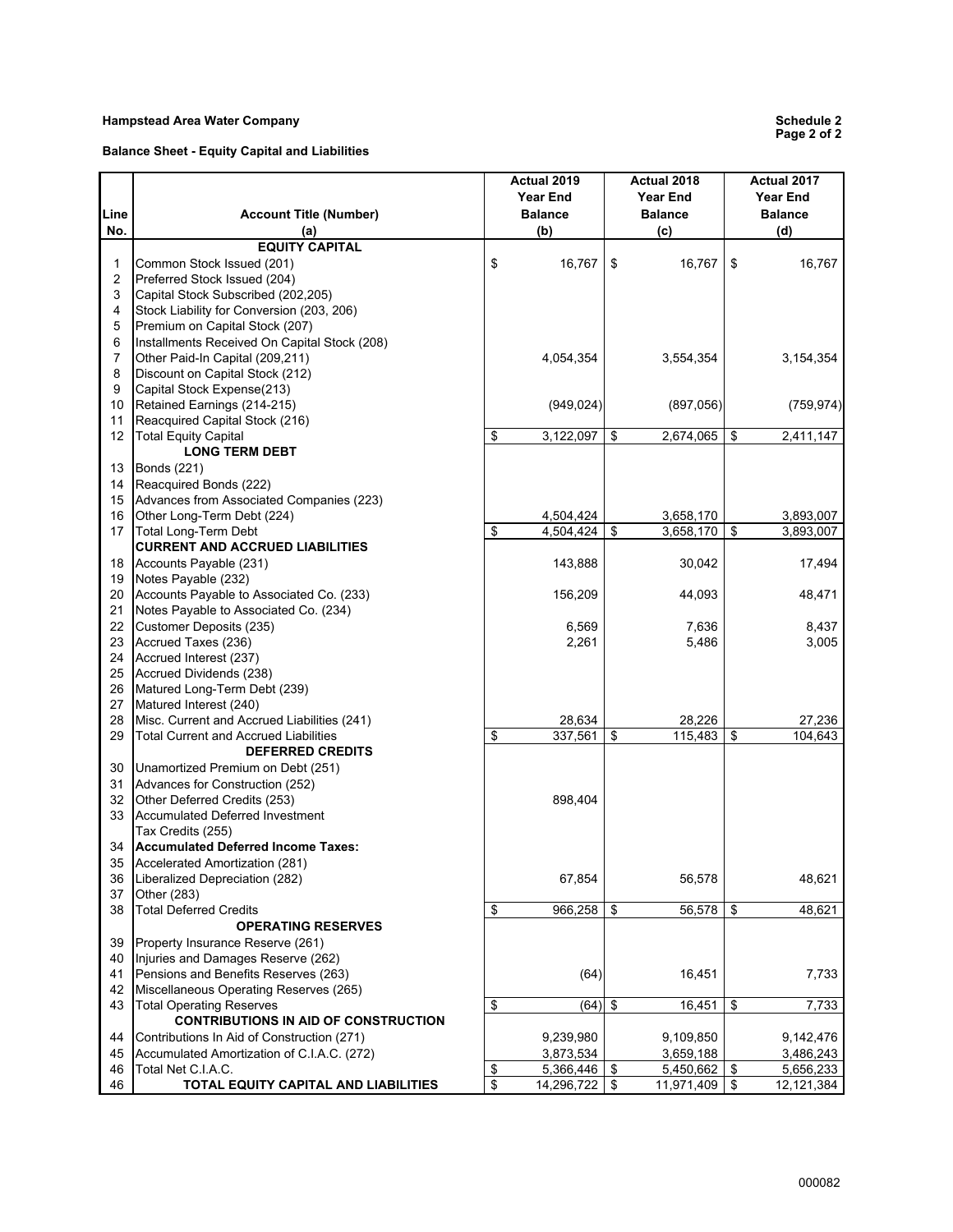#### **Hampstead Area Water Company Schedule 3**

**Rate Base**

| Line<br>No. | <b>Account Title</b><br>(a)                                                                    | December<br>2018<br><b>Balance</b><br>(b) | January<br>2019<br><b>Balance</b><br>(c) | February<br>2019<br><b>Balance</b><br>(d) | March<br>2019<br><b>Balance</b><br>(c) | April<br>2019<br><b>Balance</b><br>(e) | May<br>2019<br><b>Balance</b><br>(f) | June<br>2019<br><b>Balance</b><br>(g) | July<br>2019<br><b>Balance</b><br>(h) | August<br>2019<br><b>Balance</b><br>(i) | <b>September</b><br>2019<br><b>Balance</b><br>(i) | October<br>2019<br><b>Balance</b><br>(k) | November<br>2019<br><b>Balance</b><br>(1) | <b>December</b><br>2019<br><b>Balance</b><br>(m) | Actual<br>13 Month<br>Ava Bal<br>(n) | 2019<br>Proforma<br>Adiustments<br>(o) | 2019<br>Proforma<br><b>Balance</b><br>(p) |
|-------------|------------------------------------------------------------------------------------------------|-------------------------------------------|------------------------------------------|-------------------------------------------|----------------------------------------|----------------------------------------|--------------------------------------|---------------------------------------|---------------------------------------|-----------------------------------------|---------------------------------------------------|------------------------------------------|-------------------------------------------|--------------------------------------------------|--------------------------------------|----------------------------------------|-------------------------------------------|
|             | Plant in Service                                                                               | \$17,409,617                              | \$17,416,668                             |                                           | \$17,417,968 \$17,421,362 \$17,427,161 |                                        | \$17,444,336                         | \$17,447,337                          | \$17,497,247                          | \$17,523,671                            | \$17,789,129                                      | \$17,790,704                             | \$17,792,253                              | \$17,807,797                                     | \$17,552,712                         | \$8,451,806                            | \$26,004,518                              |
|             | 2 Less: Accumulated Depreciation                                                               | (6,976,995)                               | (7.020.896)                              | (7.065.746)                               | (7, 108, 290)                          | (7, 105, 789)                          | (7, 189, 514)                        | (7, 223, 565)                         | (7,260,575)                           | (7, 293, 199)                           | (7, 231, 133)                                     | (7, 276, 258)                            | (7, 321, 308)                             | (7, 375, 714)                                    | (7.188.383)                          | (361.178)                              | (7,549,561)                               |
|             | 3 Net Utility Plant                                                                            | 10,432,622                                | 10,395,772                               | 10,352,222                                | 10,313,072                             | 10,321,372                             | 10,254,822                           | 10,223,772                            | 10,236,672                            | 10,230,472                              | 10,557,996                                        | 10,514,446                               | 10,470,945                                | \$10,432,083                                     | \$10,364,328                         | \$8,090,629                            | \$18,454,957                              |
|             | 4 Material and Supplies                                                                        | 82,237                                    | 95,736                                   | 99,211                                    | 98,951                                 | 117,902                                | 115,438                              | 91,442                                | 87.467                                | 66,191                                  | 41,028                                            | 45,331                                   | 43,305                                    | 37,237                                           | 78,575                               | (41, 338)                              | 37,237                                    |
|             | 5 Miscellaneous Deferred Debits                                                                | 75,603                                    | 75.378                                   | 75,150                                    | 74.925                                 | 74.697                                 | 74.472                               | 74.244                                | 74.019                                | 73.791                                  | 73.213                                            | 72,809                                   | 72.408                                    | 72.005                                           | 74.055                               | 88.834                                 | 162,889                                   |
|             | 6 Accumulated Deferred Income Taxes - Assets                                                   | 12.004                                    | 11.896                                   | 11.789                                    | 11.681                                 | 11.573                                 | 11.465                               | 11.358                                | 11.250                                | 11.142                                  | 11.034                                            | 10,927                                   | 10,819                                    | 10.711                                           | 11,358                               | 1,395,041                              | 1,406,399                                 |
|             | 7 Accumulated Deferred Income Taxes - Liabilities                                              | (56, 578)                                 | (56, 578)                                | (56, 578)                                 | (56, 578)                              | (56, 578)                              | (56, 578)                            | (56, 578)                             | (56, 578)                             | (56, 578)                               | (56, 578)                                         | (56, 578)                                | (56, 578)                                 | (67, 854)                                        | (57, 445)                            | (10, 409)                              | (67, 854)                                 |
|             | 8 Contribution in Aid of Construction                                                          | (9, 109, 850)                             | (9, 109, 651)                            | (9, 109, 651)                             | (9,229,976)                            | (9,229,800)                            | (9,228,920)                          | (9,228,653)                           | (9,228,596)                           | (9,224,910)                             | (9,223,980)                                       | (9,222,980)                              | (9,415,095)                               | (9,239,980)                                      | (9, 215, 542)                        | (5,078,843)                            | (14, 294, 385)                            |
|             | 9 Accumulated Amortization of CIAC                                                             | 3.659.188                                 | 3,677,489                                | 3.695.989                                 | 3,714,489                              | 3.732.813                              | 3,750,433                            | 3.768.666                             | 3,787,109                             | 3,801,923                               | 3,818,199                                         | 3.835.699                                | 3,854,199                                 | 3,873,534                                        | 3.766.902                            | 205.286                                | 3,972,189                                 |
|             | 10 Rate Base                                                                                   | 5,095,226                                 | 5,090,042                                | 5,068,132                                 | 4,926,564                              | 4.971.979                              | 4.921.132                            | 4.884.251                             | 4.911.343                             | 4.902.031                               | 5,220,912                                         | 5,199,654                                | 4,980,003                                 | 5.117.736                                        | 5,022,231                            | 4,649,200                              | 9,671,431                                 |
|             | 11 Cash Working Capital *                                                                      |                                           |                                          |                                           |                                        |                                        |                                      |                                       |                                       |                                         |                                                   |                                          |                                           |                                                  | 215.243                              | 79,890                                 | 295,133                                   |
|             | 12 Total Rate Base                                                                             | \$5,095,226                               | \$5,090,042                              | \$5,068,132                               | \$4,926,564                            | \$4,971,979                            | \$4,921,132                          | \$4,884,251                           | \$4,911,343                           | \$4,902,031                             | \$5,220,912                                       | \$5,199,654                              | \$4,980,003                               | \$5,117,736                                      | \$5,237,474                          | \$4,729,090                            | \$9,966,564                               |
|             | 13 *The actual 13 month average balance for cash working capital is the December 2019 balance. |                                           |                                          |                                           |                                        |                                        |                                      |                                       |                                       |                                         |                                                   |                                          |                                           |                                                  |                                      |                                        |                                           |
| 14          |                                                                                                |                                           |                                          |                                           |                                        |                                        |                                      |                                       |                                       |                                         |                                                   |                                          |                                           |                                                  |                                      |                                        |                                           |
|             |                                                                                                |                                           |                                          |                                           |                                        |                                        |                                      |                                       |                                       |                                         |                                                   |                                          |                                           |                                                  |                                      |                                        |                                           |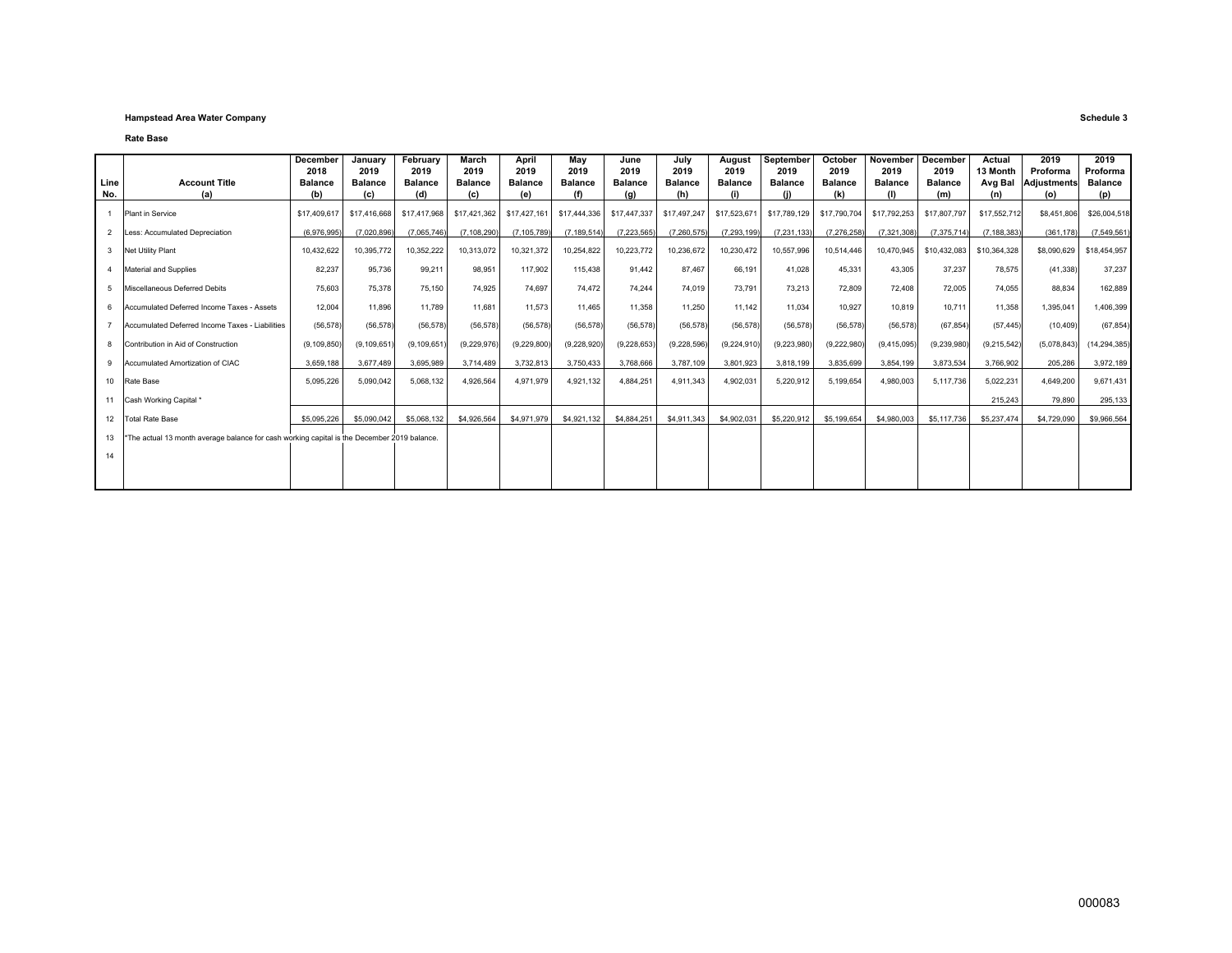#### **Hampstead Area Water Company Schedule 3A**

Miscellaneous Deferred Debits

|      |                                     | December<br>2018 | January<br>2019 | February<br>2019 | March<br>2019  | April<br>2019  | May<br>2019    | June<br>2019   | July<br>2019     | August<br>2019 | September<br>2019 | October<br>2019 | November<br>2019 | December<br>2019  | Actual<br>13 Month | 2019<br>Proforma    | 2019<br>Proforma |
|------|-------------------------------------|------------------|-----------------|------------------|----------------|----------------|----------------|----------------|------------------|----------------|-------------------|-----------------|------------------|-------------------|--------------------|---------------------|------------------|
| Line | <b>Account Title</b>                | <b>Balance</b>   | <b>Balance</b>  | <b>Balance</b>   | <b>Balance</b> | <b>Balance</b> | <b>Balance</b> | <b>Balance</b> | <b>Balance</b>   | <b>Balance</b> | <b>Balance</b>    | <b>Balance</b>  | <b>Balance</b>   | <b>Balance</b>    |                    | Avg Bal Adjustments | <b>Balance</b>   |
| No.  | (a)                                 | (b)              | (c)             | (d)              | (c)            | (e)            | (f)            | (g)            | (h)              | (i)            |                   | (k)             | (1)              | (m)               | (n)                | (o)                 | (p)              |
|      | Dearborn Well                       | 11,604           | $11,513$ \$     | $11,421$ \$      | $11,330$ \$    | $11,238$ \$    | $11,147$ \$    | 11,055         | 10,964 \$<br>-S  | 10,872 \$      | 10,781 \$         | 10,689 \$       | 10,598           | $10,507$ \$<br>-S | $11,055$ \$        | (548)               | 10,507           |
|      | <b>Bryant Wood Well</b>             | 4,506            | 4.471           | 4.435            | 4.400          | 4.364          | 4,329          | 4.293          | 4.258            | 4.222          | 4.187             | 4.151           | 4,116            | 4.080             | 4.293              | (213)               | 4,080            |
|      | Rainbow Ridge Extension             | 11,751           | 11,681          | $11,611$ \$      | $11,541$ \$    | $11,471$ \$    | $11,401$ \$    | 11,331         | $11,261$ \$<br>s | $11,191$ \$    | $11,121$ \$       | $11,051$ \$     | 10,981           | $10,911$ \$       | 11,331             | (420)               | 10,911           |
|      | Little River Purchase               | 5,394            | 5,365           | 5,335            | 5,306          | 5.276          | 5.247          | 5.217          | 5.188            | 5.158          | 5.129             | 5.099           | 5,070            | 5,040             | 5,217              | (177)               | 5,040            |
|      | Village Drive Well replacement      | 20,230           | 20,230          | 20,230           | 20,230         | 20,230         | 20,230         | 20,230         | 20,230           | 20,230         | 20,061            | 19,977          | 19,893           | 19,809            | 20,139             | (330)               | 19,809           |
|      | Eastwood Well replacement           | 22,118           | 22,118          | 22,118           | 22,118         | 22,118         | 22,118         | 22,118         | 22,118           | 22,118         | 21,934            | 21,842          | 21,750           | 21,658            | 22,019             | (361)               | 21,658           |
|      | Total Miscellaneous Deferred Debits | 75,603 \$        | 75,378 \$       | 75,150 \$        | 74,925 \$      | 74,697 \$      | 74,472 \$      | 74,244         | 74,019 \$<br>s   | 73,791 \$      | $73,213$ \$       | 72,809 \$       | 72,408 \$        | 72,005 \$         | 74,055 \$          | $(2,050)$ \$        | 72,005           |
|      | <b>Woodland Pond</b>                |                  |                 |                  |                |                |                |                |                  |                |                   |                 |                  |                   |                    | $11,614$ \$         | 11,614           |
|      | Jesse Page                          |                  |                 |                  |                |                |                |                |                  |                |                   |                 |                  |                   |                    | 79,270 \$           | 79,270           |
|      |                                     |                  |                 |                  |                |                |                |                |                  |                |                   |                 |                  |                   |                    | 88,834 \$           | 162,889          |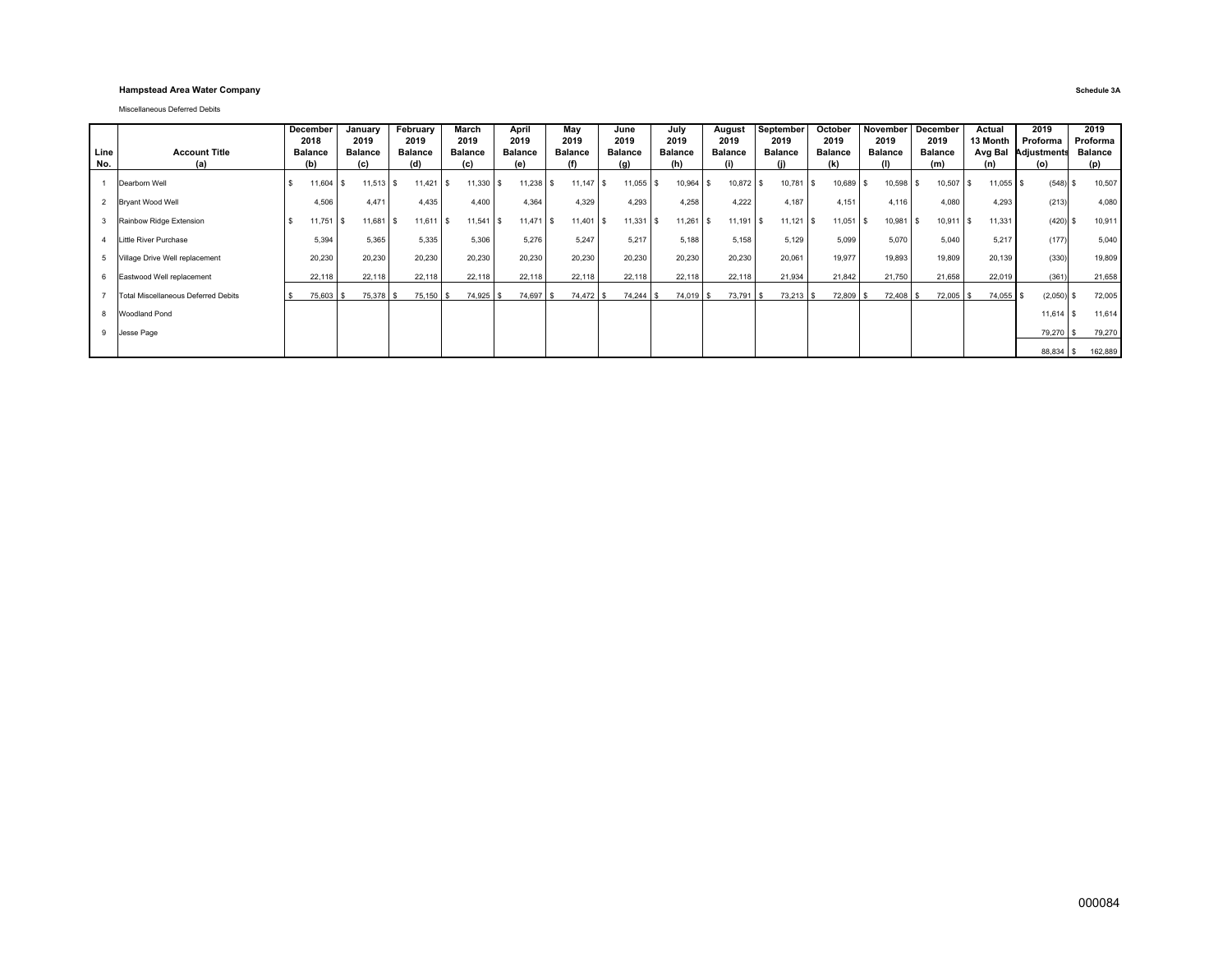|    | <b>Hampstead Area Water Company</b>                                                        |                             |  |  |  |  |  |
|----|--------------------------------------------------------------------------------------------|-----------------------------|--|--|--|--|--|
|    | <b>Rate Base Adjustments</b>                                                               | Page 1 of 3                 |  |  |  |  |  |
|    | <b>Plant in Service</b>                                                                    |                             |  |  |  |  |  |
| 26 | 12/31/19 Plant in Service                                                                  | \$17,807,797                |  |  |  |  |  |
|    | 12/31/19 13 Month Average Plant in Service                                                 | 17,552,712                  |  |  |  |  |  |
|    | 12/31/19 Plant in Service Proforma Adjustment                                              | \$<br>255,085               |  |  |  |  |  |
|    | To adjust plant in service to year end plant in service                                    |                             |  |  |  |  |  |
| 27 | 12/31/19 Plant in Service adjusted for Atkinson Tank                                       | \$19,648,043                |  |  |  |  |  |
|    | 12/31/19 Plant in Service                                                                  | 17,807,797                  |  |  |  |  |  |
|    | 12/31/19 Plant in Service Proforma Adjustment                                              | \$<br>1,840,246             |  |  |  |  |  |
|    | To adjust year end plant in service for Atkinson Tank                                      |                             |  |  |  |  |  |
| 28 | 12/31/19 Plant in Service adjusted for SNHRWIP                                             | \$25,713,636                |  |  |  |  |  |
|    | 12/31/19 Plant in Service adjusted for Atkinson Tank                                       | 19,648,043                  |  |  |  |  |  |
|    | 12/31/19 Plant in Service Proforma Adjustment                                              | 6,065,593<br>\$             |  |  |  |  |  |
|    | To adjust year end plant in service for SNHRWIP                                            |                             |  |  |  |  |  |
| 29 | 12/31/19 Plant in Service adjusted for net retired pump station                            | \$25,622,752                |  |  |  |  |  |
|    | 12/31/19 Plant in Service adjusted for SNHRWIP                                             | 25,713,636                  |  |  |  |  |  |
|    | 12/31/19 Plant in Service Proforma Adjustment                                              | \$<br>(90,884)              |  |  |  |  |  |
|    | To adjust year end plant in service for NBV of retired plant at Woodland Pond & Jesse Page |                             |  |  |  |  |  |
| 30 | 12/31/19 Plant in Service adjusted for Other Plant                                         | \$26,004,518                |  |  |  |  |  |
|    | 12/31/19 Plant in Service adjusted for SNHRWIP                                             | 25,713,636                  |  |  |  |  |  |
|    | 12/31/19 Plant in Service Proforma Adjustment                                              | \$<br>290,882               |  |  |  |  |  |
|    | To adjust year end plant in service for SNHRWIP                                            |                             |  |  |  |  |  |
|    | Total adjustment to Plant in Service                                                       | 8,451,806<br>S.             |  |  |  |  |  |
|    | <b>Accumulated Depreciation</b>                                                            |                             |  |  |  |  |  |
| 31 | 12/31/19 Accumulated Depreciation                                                          | (7, 375, 714)               |  |  |  |  |  |
|    | 12/31/19 13 Month Average Accumulated Depreciation                                         | (7, 188, 383)               |  |  |  |  |  |
|    | 12/31/19 Accumulated Depreciation Proforma Adjustment                                      | $\frac{1}{2}$<br>(187, 331) |  |  |  |  |  |
|    | To adjust AD to year end AD                                                                |                             |  |  |  |  |  |
| 32 | 12/31/19 Accumulated Depreciation w/add'l half year depr                                   | (7, 395, 384)<br>\$         |  |  |  |  |  |
|    | 12/31/19 Accumulated Depreciation                                                          | (7, 375, 714)               |  |  |  |  |  |
|    | 12/31/19 Accumulated Depreciation Proforma Adjustment                                      | \$<br>(19, 670)             |  |  |  |  |  |
|    | To adjust AD for add'l half year depreciation                                              |                             |  |  |  |  |  |
| 33 | 12/31/19 Accumulated Depreciation for Atkinson Tank                                        | (7, 415, 925)<br>\$         |  |  |  |  |  |
|    | 12/31/19 Accumulated Depreciation                                                          | (7, 395, 384)               |  |  |  |  |  |
|    | 12/31/19 Accumulated Depreciation Proforma Adjustment                                      | \$<br>(20, 541)             |  |  |  |  |  |
|    | To adjust AD for add'l half year depreciation                                              |                             |  |  |  |  |  |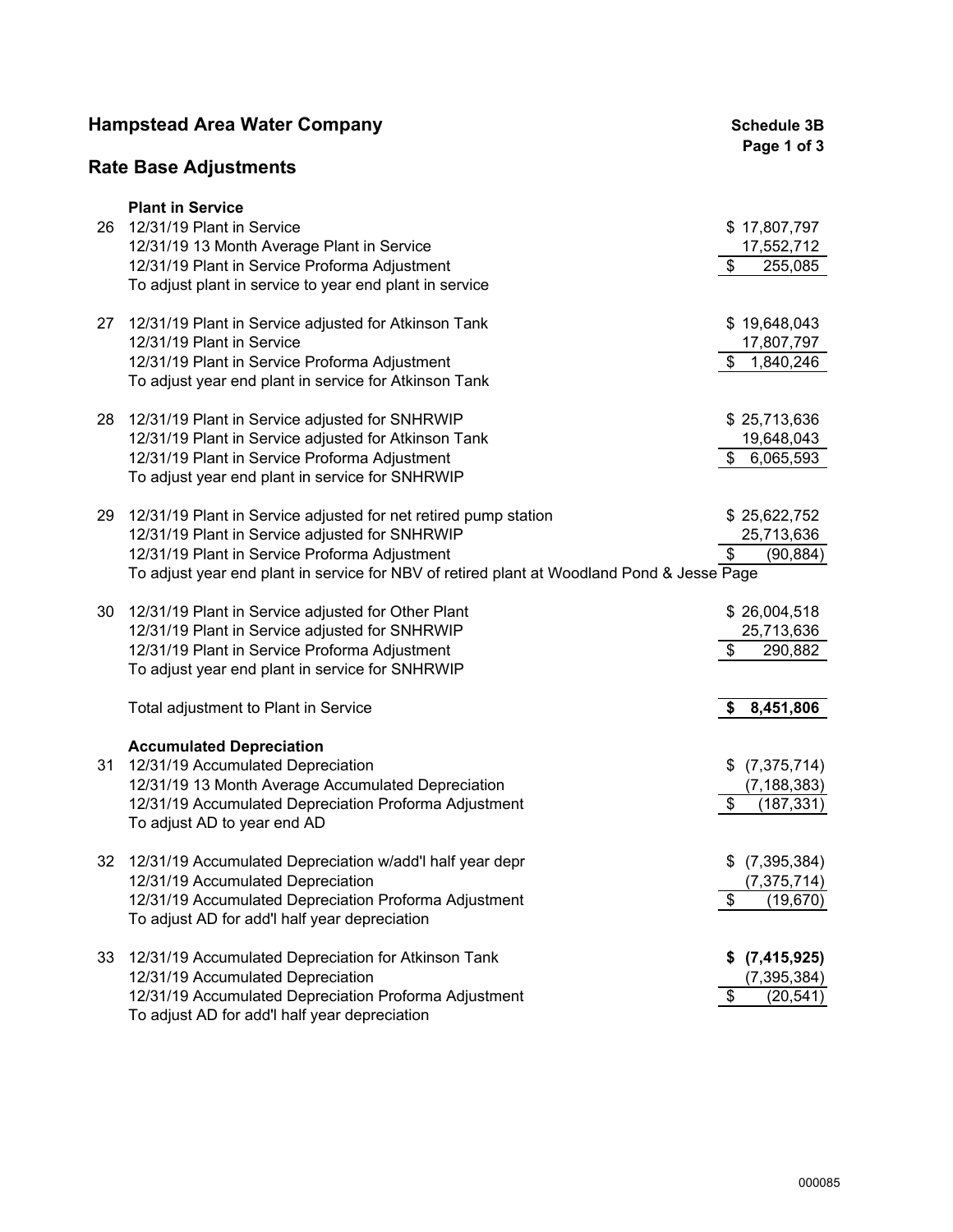|    |                                                                                                                                                                                                                         | <b>Schedule 3B</b><br>Page 1 of 3                      |
|----|-------------------------------------------------------------------------------------------------------------------------------------------------------------------------------------------------------------------------|--------------------------------------------------------|
|    | 34 12/31/19 Accumulated Depreciation for SNHRWIP<br>12/31/19 Accumulated Depreciation for Atkinson Tank<br>12/31/19 Accumulated Depreciation Proforma Adjustment<br>To adjust AD for add'l half year depreciation       | $$$ $(7,544,654)$<br>(7, 415, 925)<br>\$<br>(128, 729) |
| 35 | 12/31/19 Accumulated Depreciation for Other plant<br>12/31/19 Accumulated Depreciation for Atkinson Tank<br>12/31/19 Accumulated Depreciation Proforma Adjustment<br>To adjust AD for add'l half year depreciation      | $$$ $(7,549,561)$<br>(7, 544, 654)<br>\$<br>(4,907)    |
|    | 12/31/19 Total Accumulated Depreciation                                                                                                                                                                                 | \$<br>(361, 178)                                       |
| 36 | <b>Material &amp; Supplies</b><br>12/31/19 Material & Supplies<br>12/31/19 13 Month Average Material & Supplies<br>12/31/19 Material & Supplies Proforma Adjustment<br>To adjust M&S to year end balance                | \$<br>37,237<br>78,575<br>\$<br>(41, 338)              |
| 37 | <b>Miscellaneous Deferred Debits</b><br>12/31/19 Misc Def Dr<br>12/31/19 13 Month Average Misc Def Dr<br>12/31/19 Misc Def Dr Proforma Adjustment<br>To adjust Misc Def Dr to year end balance                          | \$<br>72,005<br>74,055<br>\$<br>(2,050)                |
| 38 | 12/31/19 Misc Def Dr adjusted for retired pump stations<br>12/31/19 13 Misc Def Dr<br>12/31/19 Misc Def Dr Proforma Adjustment<br>To transfer NBV of retired plant to misc def dr for recovery / amortization           | 162,889<br>\$<br>72,005<br>\$<br>90,884                |
|    | 12/31/19 Miscellaneous Deferred Debits                                                                                                                                                                                  | 88,834<br>S                                            |
| 39 | <b>Accumulated Deferred Income Taxes - Assets</b><br>12/31/19 ADIT - Assets<br>12/31/19 13 Month ADIT - Assets<br>12/31/19 ADIT Assets Adjustment<br>To adjust ADIT - Assets to year end balance                        | \$<br>10,711<br>11,358<br>(647)<br>\$                  |
| 40 | <b>Accumulated Deferred Income Taxes - Assets</b><br>12/31/19 ADIT - Assets<br>12/31/19 13 Month ADIT - Assets<br>12/31/19 ADIT Assets Adjustment<br>To adjust ADIT - Assets to year end balance                        | 1,405,752<br>S.<br>10,711<br>1,395,041<br>\$           |
| 41 | <b>Accumulated Deferred Income Taxes - Liabilites</b><br>12/31/19 ADIT - Liabilities<br>12/31/19 13 Month ADIT - Liabilities<br>12/31/19 ADIT Liabilities Adjustment<br>To adjust ADIT - Liabilites to year end balance | \$<br>(67, 854)<br>(57, 445)<br>(10, 409)<br>\$        |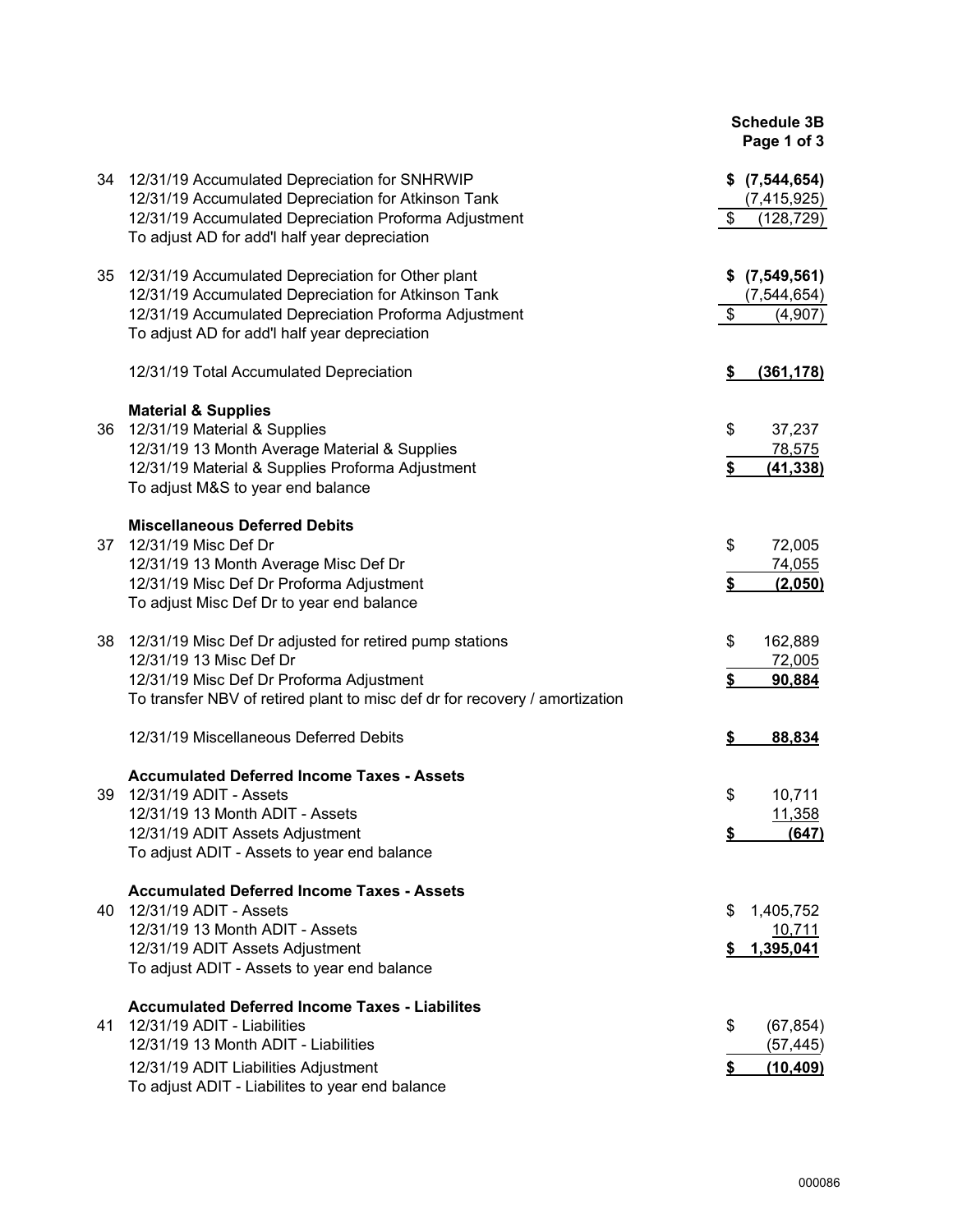|    |                                                                                                                                                                                                                                                                            | <b>Schedule 3B</b><br>Page 1 of 3                             |
|----|----------------------------------------------------------------------------------------------------------------------------------------------------------------------------------------------------------------------------------------------------------------------------|---------------------------------------------------------------|
| 42 | <b>Contribution in Aid of Construction ("CIAC")</b><br>12/31/19 CIAC<br>12/31/19 13 Month Average CIAC<br>12/31/19 CIAC Proforma Adjustment<br>To adjust CIAC to year end CIAC                                                                                             | \$ (9,239,980)<br>(9,215,542)<br>\$<br>(24, 438)              |
| 43 | 12/31/19 CIAC adjusted for CIAC Atkinson Tank<br>12/31/19 CIAC<br>12/31/19 CIAC Proforma Adjustment<br>To adjust year end CIAC for Atkinson Tank                                                                                                                           | \$(10,223,648)<br>(9,239,980)<br>\$<br>(983, 668)             |
| 44 | 12/31/19 CIAC adjusted for CIAC SNHRWIP<br>12/31/19 CIAC adjusted for CIAC Atkinson Tank<br>12/31/19 CIAC Proforma Adjustment<br>To adjust year end CIAC for Atkinson Tank                                                                                                 | \$(14,294,385)<br>(10, 223, 648)<br>\$ (4,070,737)            |
|    | Total adjustment to CIAC                                                                                                                                                                                                                                                   | \$ (5,078,843)                                                |
| 45 | <b>Accumulated Amortization of CIAC</b><br>12/31/19 Accumulated Amortization CIAC<br>12/31/19 13 Month Average A/A of CIAC<br>12/31/19 A/A of CIAC Proforma Adjustment<br>To adjust AA of CIAC to year end AA of CIAC                                                      | \$<br>3,873,534<br>3,766,902<br>\$<br>106,632                 |
| 46 | 12/31/19 Accumulated Amortization w/add'l half year depr<br>12/31/19 Accumulated Amortization CIAC<br>12/31/19 Accumulated Amortization Proforma Adjustment<br>To adjust AA of CIAC for add'l half year amortization of CIAC                                               | 3,875,038<br>\$<br>3,873,534<br>\$<br>1,504                   |
| 47 | 12/31/19 Accumulated Amortization of CIAC for Atkinson Tank<br>12/31/19 Accumulated Amortization w/add'l half year depr<br>12/31/19 Accumulated Amortization Proforma Adjustment<br>To adjust AA of CIAC for Atkinson Tank                                                 | 3,886,026<br>\$<br>3,875,038<br>\$<br>10,988                  |
| 48 | 12/31/19 Accumulated Amortization of CIAC for SNHRWIP<br>12/31/19 Accumulated Amortization of CIAC for Atkinson Tank<br>12/31/19 Accumulated Amortization Proforma Adjustment<br>To adjust AA of CIAC for Atkinson Tank<br>12/31/19 Total Accumulated Amortization of CIAC | \$<br>3,972,189<br>3,886,026<br>\$<br>86,163<br>205,286<br>\$ |
|    |                                                                                                                                                                                                                                                                            |                                                               |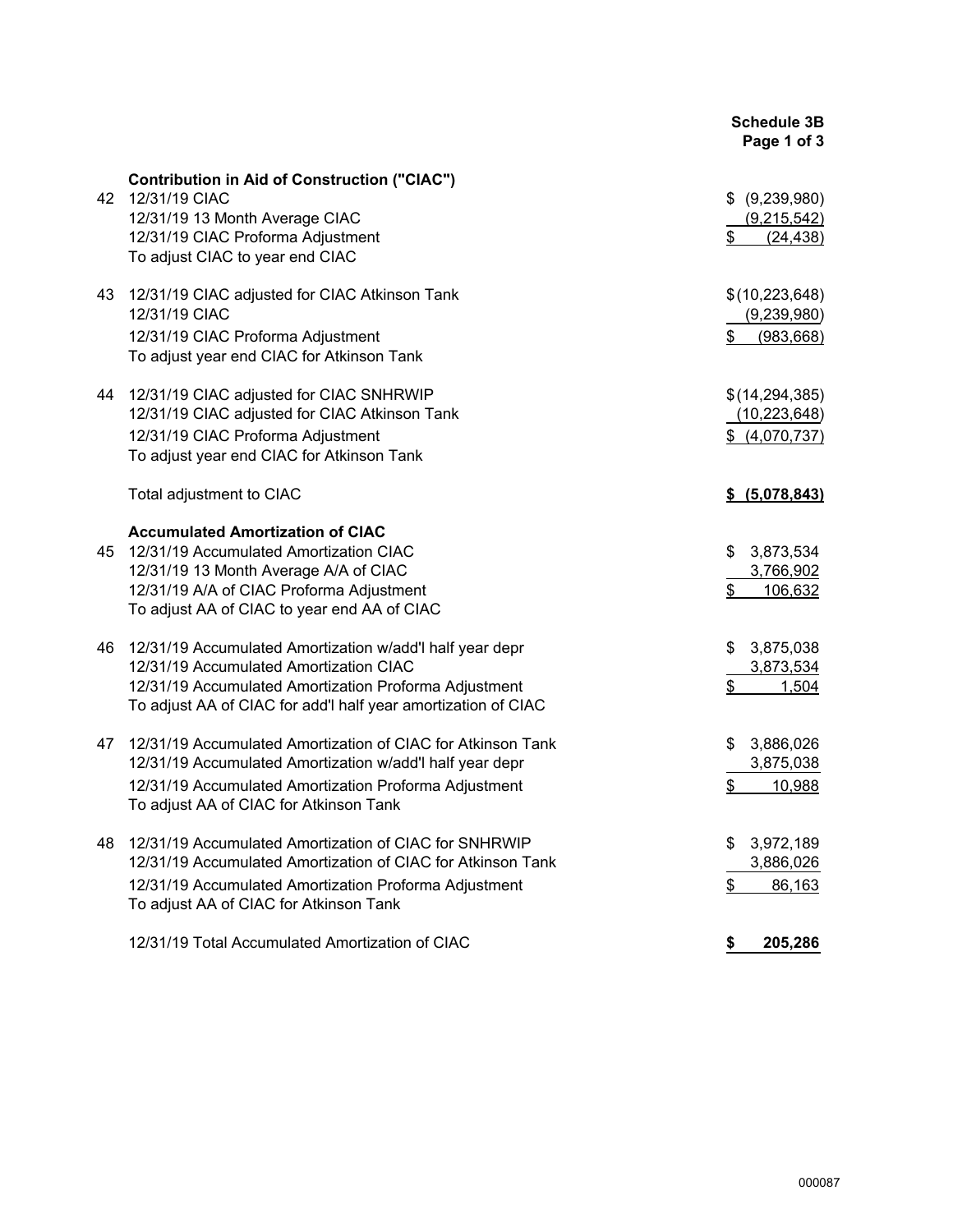#### **Hampstead Area Water Company Company Company Schedule 3D**

#### **Atkinson Tank**

#### **Plant / Depreciation Expense / Accumulated Depreciation**

|     |                                                                  |                 | CIAC Tax  |            |                 |               |     | Annual           |              |                  |
|-----|------------------------------------------------------------------|-----------------|-----------|------------|-----------------|---------------|-----|------------------|--------------|------------------|
|     |                                                                  |                 | allocated |            | Adjusted        | Depr          |     | Depr             |              | Accum            |
|     |                                                                  | Costs           | to Plant  |            | Costs           | Rate          |     | Expense          |              | Depr             |
| 303 | <b>Easement Deed</b>                                             | \$<br>53,351 \$ |           | $9,030$ \$ | 62,381          | 2.00%         | \$  | 1,248            |              | \$<br>624        |
| 304 | Structures - Pump Station and Site Work                          | 157,844         |           | 26,715     | 184,559         | 2.50%         |     | 4,614            |              | 2,307            |
| 330 | <b>Distribution Storage Tank</b>                                 | 1,303,745       |           | 220,659    | 1,524,404       | 2.22%         |     | 33,842           |              | 16,921           |
| 331 | T&D Mains                                                        | 52,615          |           | 8,905      | 61,520          | 2.00%         |     | 1,230            |              | 615              |
| 335 | Hydrants                                                         | 6,314           |           | 1,069      | 7,383           | 2.00%         |     | 148              |              | 74               |
|     | Total                                                            | 1,573,869       | \$        | 266,377    | 1,840,246<br>\$ |               | \$  | 41,081           |              | 20,541<br>\$     |
|     |                                                                  |                 |           |            |                 |               |     |                  |              |                  |
|     | CIAC / Amortization Expense / Accumulated Amortization           |                 |           |            |                 |               |     |                  |              |                  |
|     |                                                                  |                 |           |            |                 |               |     | Annual           |              | Accum            |
|     |                                                                  | <b>CIAC</b>     |           |            |                 | Amort         |     | Amort<br>of CIAC |              | Amort<br>of CIAC |
| 303 | <b>Easement Deed</b>                                             | \$<br>33,344    |           |            |                 | Rate<br>2.00% | \$  | 667              |              | \$<br>333        |
| 304 | Structures - Pump Station and Site Work                          | 98,653          |           |            |                 | 2.50%         |     | 2,466            |              | 1,233            |
| 330 | <b>Distribution Storage Tank</b>                                 | 814,841         |           |            |                 | 2.22%         |     | 18,108           |              | 9,054            |
| 331 | T&D Mains                                                        | 32,884          |           |            |                 | 2.00%         |     | 658              |              | 329              |
| 335 | Hydrants                                                         | 3,946           |           |            |                 | 2.00%         |     | 79               |              | 39               |
|     | Total                                                            | \$<br>983,668   |           |            |                 |               | -\$ | 21,978           |              | 10,988<br>\$     |
|     | Note: 62.5% per Grant Agreement.                                 |                 |           |            |                 |               |     |                  |              |                  |
|     |                                                                  |                 |           |            |                 |               |     |                  |              |                  |
|     | Calculation of CIAC Tax                                          |                 |           |            |                 |               |     |                  |              |                  |
| Α   | В                                                                | C               |           |            | Е               |               |     | н                |              |                  |
|     |                                                                  |                 |           |            | Comb Tax Rate   |               |     | CIAC Tax         |              |                  |
|     |                                                                  | <b>CIAC</b>     |           |            | 0.2708          |               |     | F-G              |              |                  |
|     |                                                                  |                 |           |            |                 |               |     |                  |              |                  |
| 303 | <b>Easement Deed</b>                                             | \$<br>33,344    |           |            | 0.2708          |               | \$  | 9,030            |              |                  |
| 304 | Structures - Pump Station and Site Work                          | 98,653          |           |            | 0.2708          |               |     | 26,715           |              |                  |
| 330 | <b>Distribution Storage Tank</b>                                 | 814,841         |           |            | 0.2708          |               |     | 220,659          |              |                  |
| 331 | T&D Mains                                                        | 32,884          |           |            | 0.2708          |               |     | 8,905            |              |                  |
| 335 | Hydrants                                                         | 3,946           |           |            | 0.2708          |               |     | 1,069            |              |                  |
|     | Total                                                            | \$<br>983,668   |           |            |                 |               | \$  | 266,377          |              |                  |
|     | State Utility Property Taxes and Town of Atkinson Property Taxes |                 |           |            |                 |               |     |                  |              |                  |
|     |                                                                  |                 |           |            |                 |               |     |                  |              |                  |
|     | <b>State Utility Property Taxes</b><br>Total Increase in Plant   |                 |           |            |                 |               |     | \$               | 1,840,246    |                  |
|     | Total Increase in Accum Depr & Amort                             |                 |           |            |                 |               |     |                  | 20,541       |                  |
|     | Net Total Increase in Plant                                      |                 |           |            |                 |               |     | \$               | 1,819,706    |                  |
|     | Total Increase in Plant per Thousands                            |                 |           |            |                 |               |     | \$               | 1,819.71     |                  |
|     | Tax Value as % of Net Book Value                                 |                 |           |            |                 |               |     |                  | 43.52%       |                  |
|     | State UtilityProperty Tax Rate                                   |                 |           |            |                 |               |     |                  | 6.60         |                  |
|     | Total Increase in State Utility Property Taxes                   |                 |           |            |                 |               |     | \$               | 5,227        |                  |
|     |                                                                  |                 |           |            |                 |               |     |                  |              |                  |
|     | <b>Town of Atkinson Property Taxes</b>                           |                 |           |            |                 |               |     |                  |              |                  |
|     | Total Increase in Plant                                          |                 |           |            |                 |               |     | \$               | 1,840,246    |                  |
|     | Total Increase in Accum Depr & Amort                             |                 |           |            |                 |               |     |                  | 20,541       |                  |
|     | Net Total Increase in Plant                                      |                 |           |            |                 |               |     |                  | \$1,819,706  |                  |
|     | Total Increase in Plant per Thousands                            |                 |           |            |                 |               |     | \$               | 1,819.71     |                  |
|     | Tax Value as % of Net Book Value                                 |                 |           |            |                 |               |     |                  | 43.52%       |                  |
|     | Town of Atkinson Property Tax Rate                               |                 |           |            |                 |               |     |                  | 16.06        |                  |
|     | Total Increase in Town of Atkinson Property Taxes                |                 |           |            |                 |               |     | \$               | 12,718       |                  |
|     | Total State Utility and Town of Atkinson Property Taxes          |                 |           |            |                 |               |     | \$               | 17,945       |                  |
|     | NHDRA Assessed value as of 4/1/19                                |                 |           |            |                 |               |     |                  | \$12,479,945 |                  |
|     | Net Plant at 12/31/19                                            |                 |           |            |                 |               |     |                  | 12,479,945   |                  |

Percent of assessed value to net plant 100.00%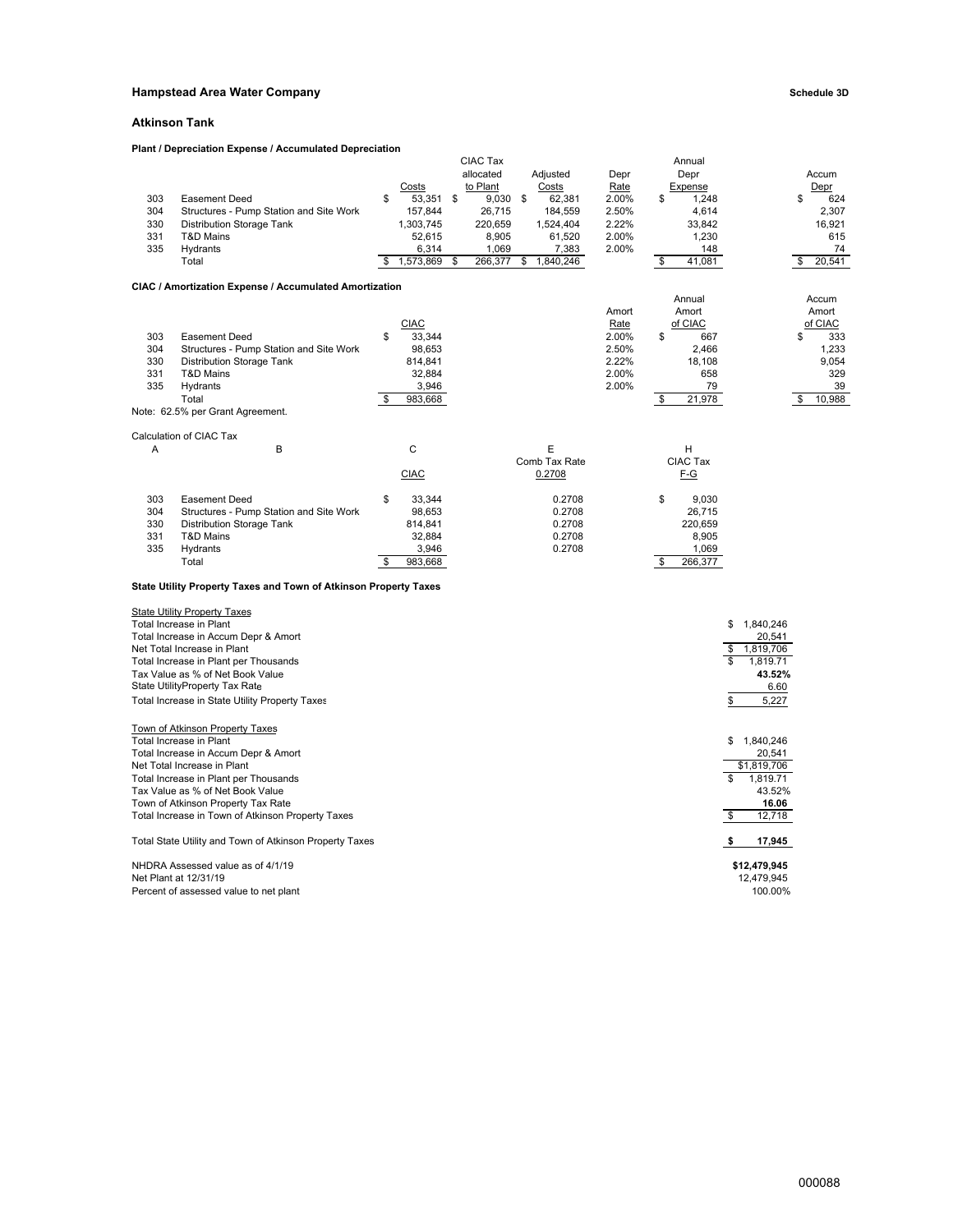### **Hampstead Area Water Company Company Company Schedule 3E**

#### **SNHRWIP**

#### **Plant / Accumulated Depreciation / Depreciation Expense**

|            |                                                     |         |            | CIAC Tax             |    |           |             |                              |    |           |
|------------|-----------------------------------------------------|---------|------------|----------------------|----|-----------|-------------|------------------------------|----|-----------|
| <b>PUC</b> |                                                     |         |            | allocated            |    | Adjusted  | Depr.       | Depreciation                 |    | Accum     |
|            | Acct. No. Description                               |         | Costs      | to Plant             |    | Costs     | Rate        | Expense                      |    | Depr.     |
|            | <b>Chloramines Conversion Facility</b>              |         |            |                      |    |           |             |                              |    |           |
| 304        | <b>Structures</b>                                   | \$      | 473,333    | \$<br>128,179        | \$ | 601,512   | 2.50% \$    | 15,038 \$                    |    | 7,519     |
| 311        | <b>Pumping Equipment</b>                            |         | 246,667    | 66,797               |    | 313,464   | 10.00%      | 31,346                       |    | 15,673    |
| 320        | <b>Treatment Equipment</b>                          |         | 396,667    | 107,417              |    | 504,084   | 3.60%       | 18,147                       |    | 9,074     |
| 331        | T&D Mains                                           |         | 123,333    | 33,399               |    | 156,732   | 2.00%       | 3,135                        |    | 1,567     |
|            | Total                                               | \$      | 1,240,000  | \$<br>335,792        | \$ | 1,575,792 |             | \$<br>67,666 \$              |    | 33,833    |
|            | Main St. Pressure Reducing Station                  |         |            |                      |    |           |             |                              |    |           |
| 304        | <b>Structures</b>                                   | \$      | 310,000    | 83,948               | \$ | 393,948   | $2.50\%$ \$ | $9,849$ \$                   |    | 4,924     |
| 311        | <b>Pumping Equipment</b>                            |         | 250,000    | 67,700               |    | 317,700   | 10.00%      | 31,770                       |    | 15,885    |
| 331        | <b>T&amp;D Mains</b>                                |         | 15,000     | 4,062                |    | 19,062    | 2.00%       | 381                          |    | 191       |
| 339        | Miscellaneous                                       |         | 133,875    | 36,253               |    | 170,128   | 5.00%       | 8,506                        |    | 4,253     |
|            | Total                                               | \$      | 708,875 \$ | 191,963              | \$ | 900,838   |             | \$<br>$\overline{50,506}$ \$ |    | 25,253    |
|            | Shannon Road Water Main                             |         |            |                      |    |           |             |                              |    |           |
| 331        | <b>T&amp;D Mains</b>                                | \$      | 542,526    | 146,916              | \$ | 689,442   | 2.00% \$    | 13,789 \$                    |    | 6,894     |
| 335        | Hydrants                                            |         | 20,000     | 5,416                |    | 25,416    | 2.00%       | 508                          |    | 254       |
|            | Total                                               | \$      | 562,526    | \$<br>152,332        | \$ | 714,858   |             | \$<br>14,297                 | க  | 7,149     |
|            | Westside Drive Booster Station & Treatment Facility |         |            |                      |    |           |             |                              |    |           |
| 303        | <b>Easement Dees</b>                                | \$      | 20,000     | 5,416 \$             |    | 25,416    | 5.00% \$    | $1,271$ \$                   |    | 635       |
| 304        | <b>Structures</b>                                   |         | 475,000    | 128,630              |    | 603,630   | 2.50%       | 15,091                       |    | 7,545     |
| 311        | <b>Pumping Equipment</b>                            |         | 390,000    | 105,612              |    | 495,612   | 10.00%      | 49,561                       |    | 24,781    |
| 320        | <b>Treatment Equipment</b>                          |         | 250,000    | 67,700               |    | 317,700   | 3.60%       | 11,437                       |    | 5,719     |
| 331        | T&D Mains                                           |         | 15,000     | 4,062                |    | 19,062    | 2.00%       | 381                          |    | 191       |
| 339        | Miscellaneous*                                      |         | 193,875    | 52,501               |    | 246,376   | 5.00%       | 12,319                       |    | 6,159     |
|            | Total                                               | \$      | 1,343,875  | \$<br>363,921        | \$ | 1,707,796 |             | \$<br>90,060                 | \$ | 45,030    |
|            | East Road Water Main                                |         |            |                      |    |           |             |                              |    |           |
| 331        | <b>T&amp;D Mains</b>                                |         | 215,461    | 58,347               | \$ | 273,808   | 2.00% \$    | 5,476 \$                     |    | 2,738     |
|            | Total                                               | \$<br>S | 215,461    | \$<br>58,347         | \$ | 273,808   |             | \$<br>5,476                  | க  | 2,738     |
|            |                                                     |         |            |                      |    |           |             |                              |    |           |
|            | Manchester Water Works - MSDC fees                  |         |            |                      |    |           |             |                              |    |           |
| 307        | Wells                                               | \$      | 892,500    |                      | \$ | 892,500   | 3.30% \$    | 29,453                       | \$ | 14,726    |
|            |                                                     | s       | 892,500    | \$<br>$\blacksquare$ | \$ | 892,500   |             | \$<br>29.453                 | \$ | 14,726    |
|            | Total                                               | \$      | 4,963,237  | \$1,102,356          | S. | 6,065,593 |             | \$257,458                    |    | \$128,729 |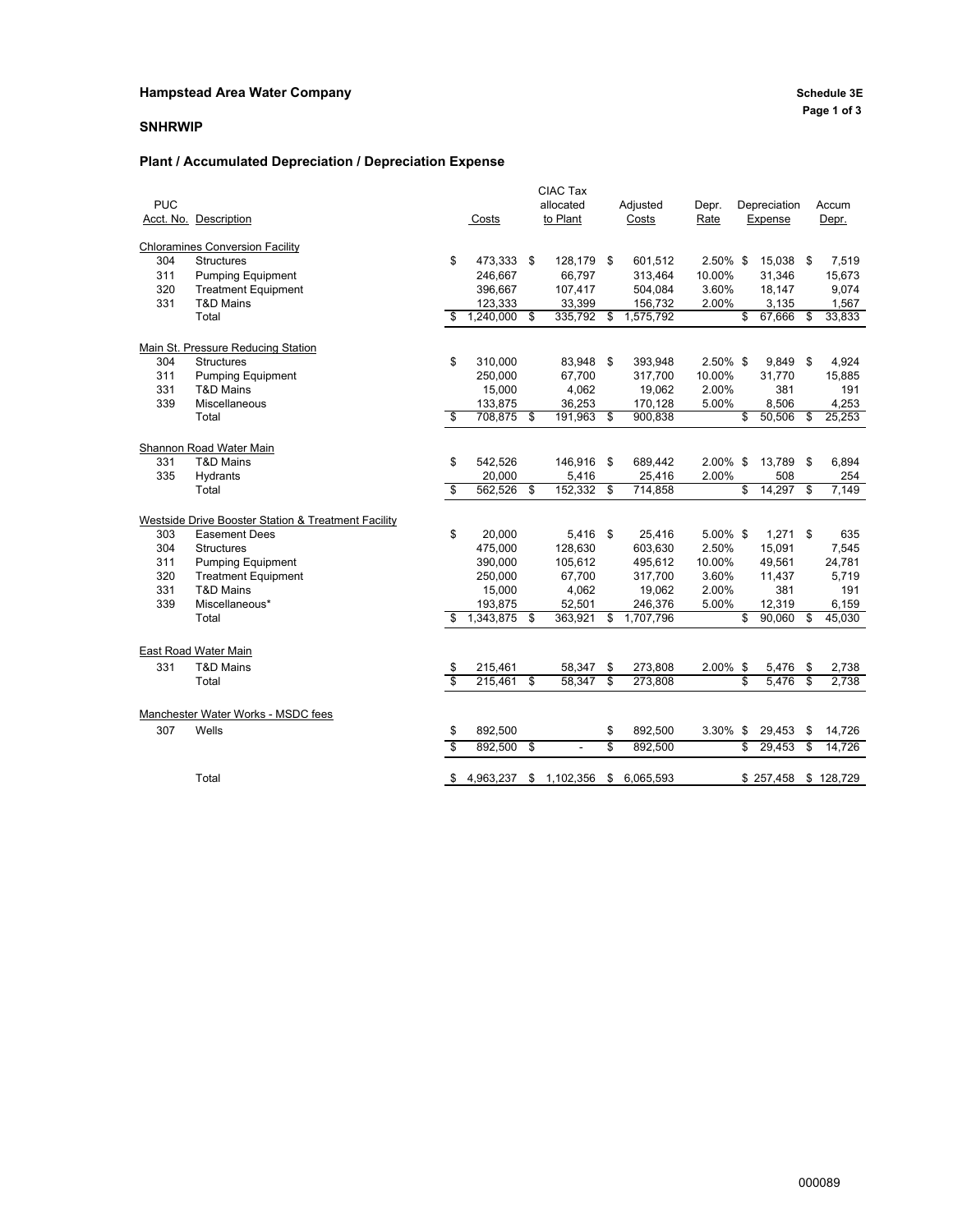#### **Hampstead Area Water Company Schedule 3E**

#### **SNHRWIP Financing**

**CIAC / Accumulated Amortization of CIAC / Amortization of CIAC**

| <b>PUC</b> |                                                     |                 | Amort.        | Amort. of     | Accum        |
|------------|-----------------------------------------------------|-----------------|---------------|---------------|--------------|
|            | Acct. No. Description                               | Costs           | Rate          | <b>CIAC</b>   | Amort.       |
|            | <b>Chloramines Conversion Facility</b>              |                 |               |               |              |
| 304        | Structures                                          | 473,333<br>\$   | 2.50%         | \$<br>11,833  | \$<br>5,917  |
| 311        | <b>Pumping Equipment</b>                            | 246,667         | 10.00%        | 24,667        | 12,333       |
| 320        | <b>Treatment Equipment</b>                          | 396,667         | 3.60%         | 14,280        | 7,140        |
| 331        | T&D Mains                                           | 123,333         | 2.00%         | 2,467         | 1,233        |
|            | Total                                               | 1,240,000<br>\$ |               | 53,247<br>\$  | 26,623<br>\$ |
|            |                                                     |                 |               |               |              |
|            | Main St. Pressure Reducing Station                  |                 |               |               |              |
| 304        | <b>Structures</b>                                   | \$<br>310,000   | 2.50%         | \$<br>7,750   | \$<br>3,875  |
| 311        | <b>Pumping Equipment</b>                            | 250,000         | 10.00%        | 25,000        | 12,500       |
| 331        | T&D Mains                                           | 15,000          | 2.00%         | 300           | 150          |
| 339        | Miscellaneous                                       | 133,875         |               |               |              |
|            | Total                                               | 708,875<br>\$   |               | \$<br>33,050  | 16,525<br>\$ |
|            |                                                     |                 |               |               |              |
|            | Shannon Road Water Main                             |                 |               |               |              |
| 331        | <b>T&amp;D Mains</b>                                | \$<br>542,526   | 2.00%         | \$<br>10,851  | \$<br>5,425  |
| 335        | Hydrants                                            | 20,000          |               |               |              |
|            | Total                                               | \$<br>562,526   |               | \$<br>10,851  | 5,425<br>\$  |
|            | Westside Drive Booster Station & Treatment Facility |                 |               |               |              |
| 303        | <b>Easement Dees</b>                                | \$<br>20.000    | 5.00%         | \$<br>1,000   | \$<br>500    |
| 304        | <b>Structures</b>                                   | 475,000         | 2.50%         | 11,875        | 5,938        |
| 311        | <b>Pumping Equipment</b>                            | 390,000         | 10.00%        | 39,000        | 19,500       |
| 320        | <b>Treatment Equipment</b>                          | 250,000         | 3.60%         | 9,000         | 4,500        |
| 331        | T&D Mains                                           | 15,000          | 2.00%         | 300           | 150          |
| 339        | Miscellaneous                                       | 193,875         | 5.00%         | 9,694         | 4,847        |
|            | Total                                               | 1,343,875       |               | 70,869<br>\$  | 35,434<br>\$ |
|            |                                                     |                 |               |               |              |
|            | East Road Water Main                                |                 |               |               |              |
| 331        | <b>T&amp;D Mains</b>                                | \$<br>215,461   | 2.00%         | 4,309<br>\$   | 2,155<br>\$  |
|            | Total                                               | \$<br>215,461   |               | 4,309<br>\$   | 2,155<br>\$  |
|            |                                                     |                 |               |               |              |
|            | Total                                               | 4,070,737<br>\$ |               | 172,325<br>\$ | 86,163<br>\$ |
|            | Calculation of CIAC Tax                             |                 |               |               |              |
| Α          | B                                                   | $\mathsf{C}$    | D             | Ε             |              |
|            |                                                     |                 | Comb Tax Rate | CIAC Tax      |              |
|            |                                                     | <b>CIAC</b>     | 0.2708        | <u>F-G</u>    |              |
| 303        | Easement Deed                                       | 20,000<br>\$    | 0.2708        | \$<br>5,416   |              |
| 304        | Structures - Pump Station and Site Work             | 1,258,333       | 0.2708        | 340,757       |              |
| 311        | <b>Pumping Equipment</b>                            | 886,667         | 0.2708        | 240,109       |              |
| 320        | <b>Treatment Equipment</b>                          | 646,667         | 0.2708        | 175,117       |              |
| 331        | <b>T&amp;D Mains</b>                                | 911,320         | 0.2708        | 246,785       |              |
| 335        | Hydrants                                            | 20,000          | 0.2708        | 5,416         |              |
| 339        | Miscellaneous                                       | 327,750         | 0.2708        | 88,755        |              |
|            | Total                                               | 4,070,737<br>\$ |               | \$1,102,356   |              |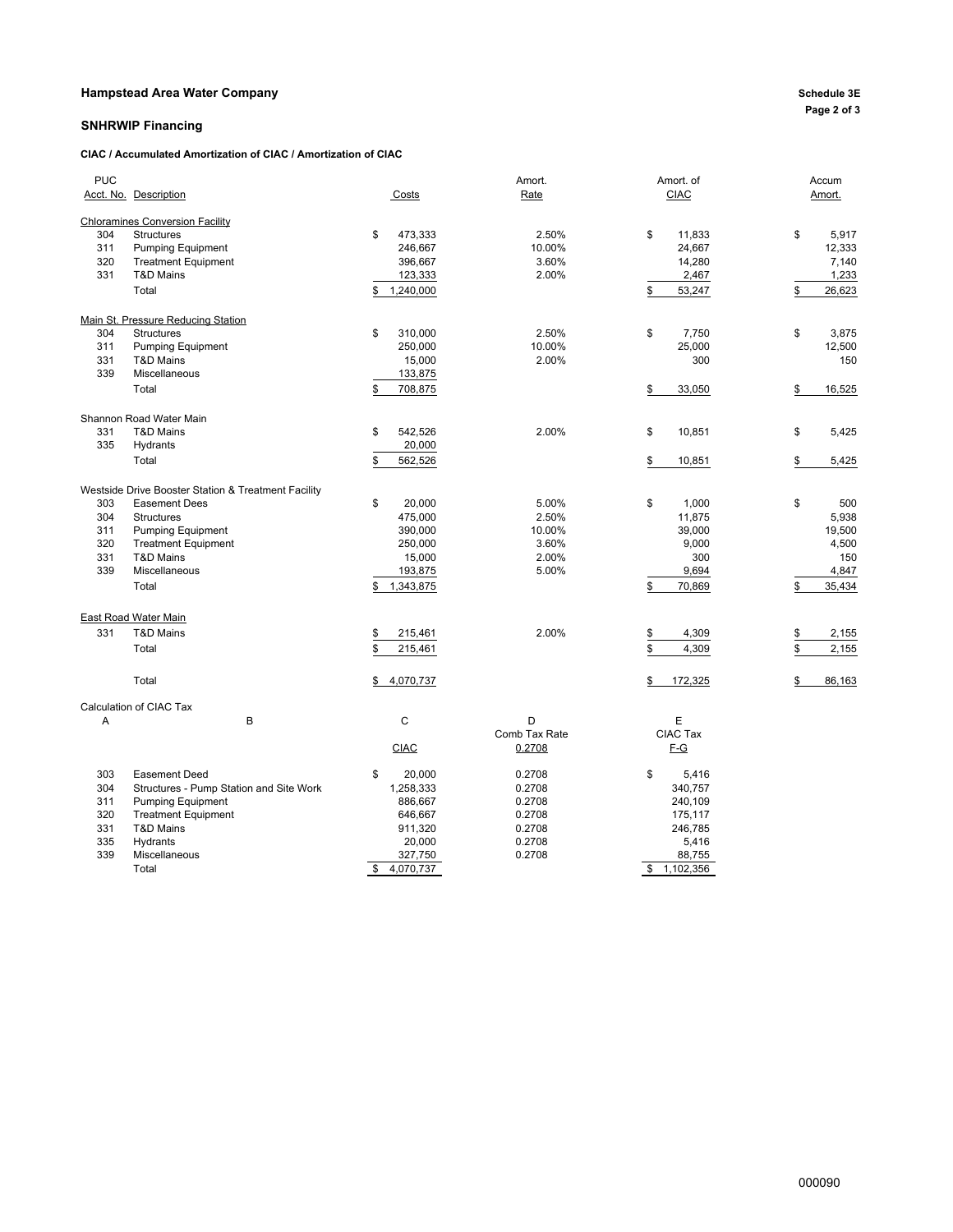#### **Hampstead Area Water Company Company Company Schedule 3E**

#### **SNHRWIP**

| <b>Property Taxes</b>                                         | Chloramines<br>Conversion<br>Facility |     | Main St.<br>Pressure<br>Reducing<br>Station |      | Shannon Rd.<br>Main |     | Westside<br>Booster<br>Treatment<br>Facility |     | East Rd.<br>Main  |     | <b>MWW</b><br>MSDC fees |      | Total<br>Projected<br>Costs |
|---------------------------------------------------------------|---------------------------------------|-----|---------------------------------------------|------|---------------------|-----|----------------------------------------------|-----|-------------------|-----|-------------------------|------|-----------------------------|
| <b>Total Project Costs</b><br><b>Accumulated Depreciation</b> | \$<br>575,792 \$<br>33,833            |     | 900,838<br>25.253                           | - \$ | 714,858<br>7.149    | S   | 1,707,796 \$<br>45,030                       |     | 273,808<br>2.738  | S   | 892,500<br>14.726       | \$   | 6,065,593<br>128,729        |
| Net Plant                                                     | \$<br>.541,959                        | -S  | 875,585                                     | - \$ | 707,709             | \$  | ,662,766                                     | \$  | 271,070           | \$. | 877,774                 | \$   | 5,936,864                   |
| Thousand Dollars of Assessed Value                            | \$<br>$1,542$ \$                      |     | 876                                         | - \$ | 708                 | \$  | $1,663$ \$                                   |     | 271               | \$  | 878                     | -\$  | 5,937                       |
| Tax Value as % of Net Book Value                              | 43.52%                                |     | 43.52%                                      |      | 43.52%              |     | 43.52%                                       |     | 43.52%            |     | 43.52%                  |      | 43.52%                      |
| Combined State and Local Property Tax Rate                    | \$<br>22.66                           | \$  | 22.66                                       | - \$ | 22.66               | \$  | 22.66                                        | -\$ | 22.66             | S   | 22.66                   | - \$ | 22.66                       |
| State and Local Property Taxes                                | \$<br>15,206                          | -\$ | 8,635                                       | - \$ | 6,979               | \$. | 16,398                                       | \$  | 2,673             | \$  | 8,656                   | -S   | 58,547                      |
|                                                               |                                       |     |                                             |      |                     |     |                                              |     |                   |     |                         |      |                             |
| Combined State and Local Property Tax Rate:                   |                                       |     |                                             |      |                     |     |                                              |     |                   |     |                         |      |                             |
| State                                                         | \$<br>6.60 <sup>5</sup>               |     | 6.60 <sup>5</sup>                           |      | 6.60 <sup>5</sup>   |     | 6.60 <sup>5</sup>                            |     | 6.60 <sup>5</sup> |     | 6.60 <sup>5</sup>       |      | 6.60                        |
| Local                                                         | 16.06                                 |     | 16.06                                       |      | 16.06               |     | 16.06                                        |     | 16.06             |     | 16.06                   |      | 16.06                       |
| Total                                                         | 22.66                                 | \$  | 22.66                                       |      | 22.66               |     | 22.66                                        |     | 22.66             |     | 22.66                   | S    | 22.66                       |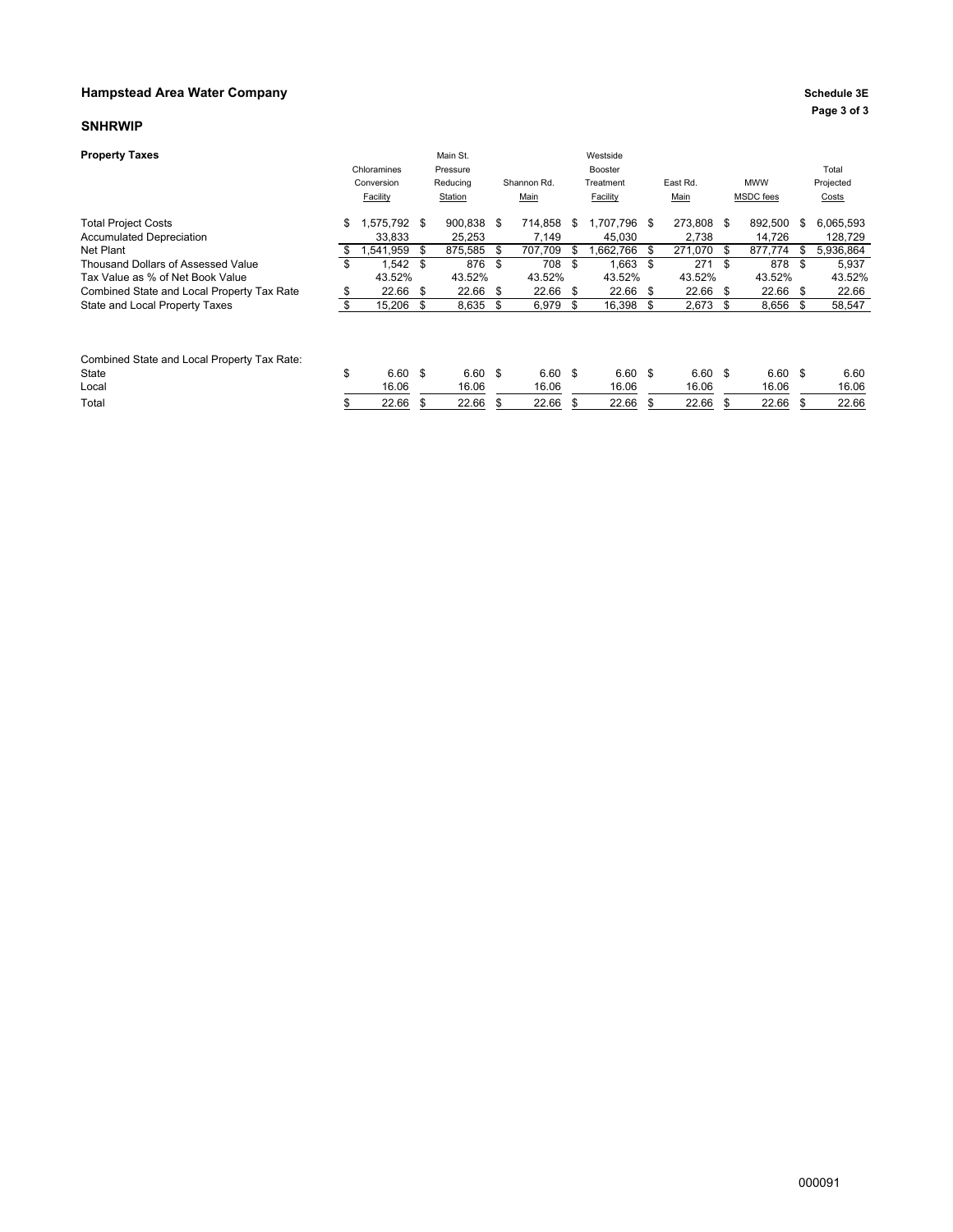#### **Hampstead Area Water Company Schedule 3F**

#### **Other Plant**

#### **Plant / Depreciation Expense / Accumulated Depreciation**

|                |                                                                  |                |        | Annual         |               |
|----------------|------------------------------------------------------------------|----------------|--------|----------------|---------------|
| Angle Pond     |                                                                  |                | Depr   | Depr           | Accum         |
|                |                                                                  | Costs          | Rate   | <b>Expense</b> | Depr          |
| 304            | Pump House and Site Work                                         | \$<br>20,575   | 2.50%  | 514<br>\$      | \$<br>257     |
| 307            | Wells                                                            | 135,245        | 3.33%  | 4,504          | 2,252         |
| 309            | Supply Mains                                                     | 43,278         | 2.00%  | 866            | 433           |
| 311            | <b>Pumping Equipment</b>                                         | 10,820         | 10.00% | 1,082          | 541           |
| 320            | Treatment Equipment (filiters, etc.)                             | 54,098         | 3.60%  | 1,948          | 974           |
|                | Total                                                            | 264,016<br>S   |        | 8,913<br>\$    | 4,457<br>\$   |
| Dearborn Ridge |                                                                  |                |        |                |               |
| 307            | Wells                                                            | 24,366         | 3.33%  | \$<br>811      | \$<br>406     |
| 320            | Treatment Equipment (filiters, etc.)                             | 2,500          | 3.60%  | 90             | 45            |
|                | Total                                                            | 26,866<br>-\$  |        | 901<br>S       | 451<br>\$     |
|                | Total                                                            | 290,882<br>\$. |        | 9,815<br>\$    | 4,907<br>\$   |
|                | State Utility Property Taxes and Town of Atkinson Property Taxes |                |        |                |               |
|                | <b>State Utility Property Taxes</b>                              |                |        |                |               |
|                | Total Increase in Plant                                          |                |        |                | \$<br>290,882 |
|                | Total Increase in Accum Depr & Amort                             |                |        |                | 4,907         |
|                | Net Total Increase in Plant                                      |                |        |                | \$285,975     |
|                | Total Increase in Plant per Thousands                            |                |        |                | \$285.97      |
|                | Tax Value as % of Net Book Value                                 |                |        |                | 43.52%        |

Tax Value as % of Net Book Value **43.52%** State UtilityProperty Tax Rate 6.60 Total Increase in State Utility Property Taxes **by the Contract Contract Contract Contract Contract Contract Contract Contract Contract Contract Contract Contract Contract Contract Contract Contract Contract Contract Contr** Town of Atkinson Property Taxes Total Increase in Plant \$ 290,882 Total Increase in Accum Depr & Amort 4,907 Net Total Increase in Plant Provident States in the Same of the States of the States of States of States of States of States of States of States of States of States of States of States of States of States of States of Stat

Total Increase in Plant per Thousands \$285.97 Tax Value as % of Net Book Value 43.52% and the Unit of Network of Network 2012 and the Unit of Network 2012 and the 43.52% and 43.52% and 43.52% and 43.52% and 43.52% and 45.06 and 46.06 and 46.06 and 46.06 and 46.06 and **Town of Atkinson Property Tax Rate** Total Increase in Town of Atkinson Property Taxes **5 1,999** and the state of the state of the state of the state of the state of the state of the state of the state of the state of the state of the state of the state of th Total State Utility and Town of Atkinson Property Taxes **\$ 2,820** NHDRA Assessed value as of 4/1/19 **\$12,479,945**

Net Plant at 12/31/19<br>
Percent of assessed value to net plant<br>
100.00% Percent of assessed value to net plant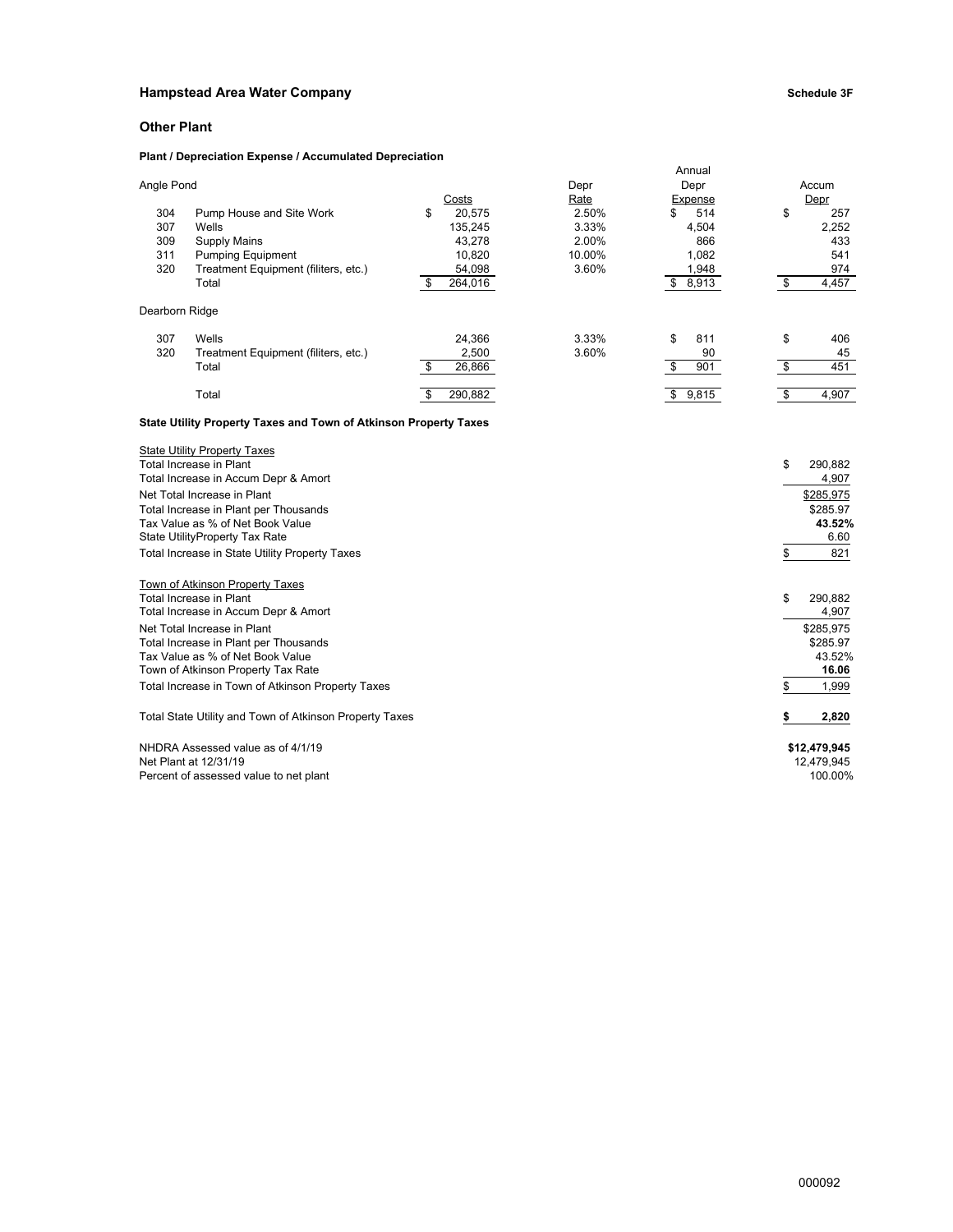### **Hampstead Area Water Company Company Company Schedule 3G**

### **Working Capital**

|                                      | 2019<br>Proforma<br>Amount | 2019<br>Actual<br>Amount | 2018<br>Actual<br>Amount | 2017<br>Actual<br>Amount |
|--------------------------------------|----------------------------|--------------------------|--------------------------|--------------------------|
| Operating and Maintenance Expenses   | \$2.393.614                | \$1.745.684              | \$1.582.686              | \$1,180,014              |
| Cash Working Capital Factor (45/365) | 0.1233                     | 0.1233                   | 0.1233                   | 0.1233                   |
| <b>Working Capital</b>               | \$295,133                  | \$215,243                | \$195,145                | \$145,496                |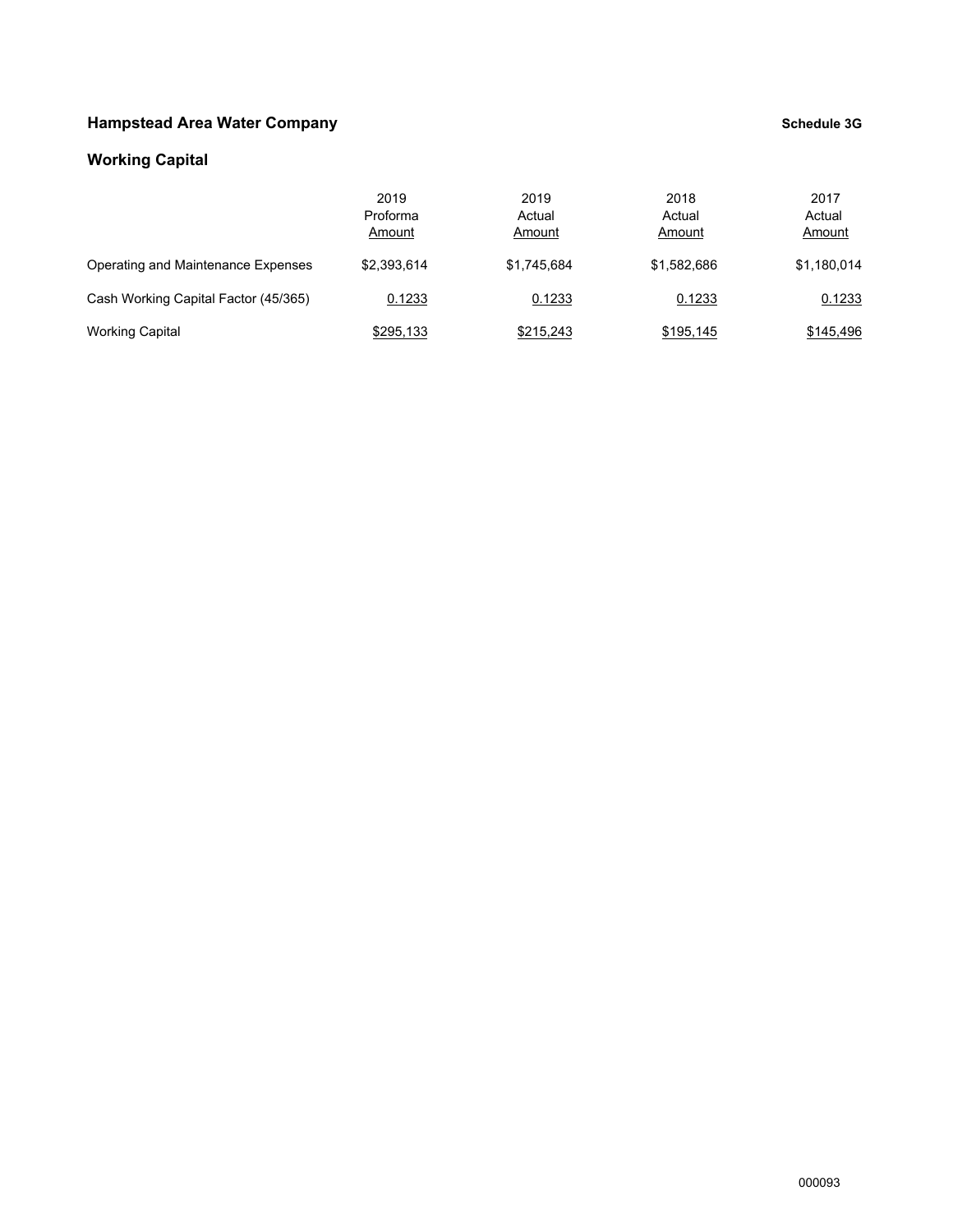### **Hampstead Area Water Company Schedule 4 Schedule 4 Schedule 4 Schedule 4 Schedule 4 Schedule 4 Schedule 4 Schedule 4 Schedule 4 Schedule 4 Schedule 4 Schedule 4 Schedule 4 Schedule 4 Schedule**

# **Page 1 of 2**

### **Rate of Return Information**

|                               |         | Actual                |           |           |           |           |
|-------------------------------|---------|-----------------------|-----------|-----------|-----------|-----------|
|                               |         | Component   Component | Wght Avg  | Component | Component | Wght Avg  |
| <b>Overall Rate of Return</b> | Ratio   | Cost Rate             | Cost Rate | Ratio     | Cost Rate | Cost Rate |
| <b>Equity Capital</b>         | 40.94%  | 9.95%                 | 4.07%     | 34.62%    | 10.44%    | 3.61%     |
| Long Term Debt                | 59.06%  | 2.88%                 | 1.70%     | 65.38%    | 2.98%     | 1.95%     |
| <b>Total Capital</b>          | 100.00% |                       | 5.78%     | 100.00%   |           | 5.56%     |

|                          | 2019 Actual     | 2019 Actual |                 | 2019 Proforma 2019 Proforma |
|--------------------------|-----------------|-------------|-----------------|-----------------------------|
| <b>Capital Structure</b> | Amounts         | Ratios      | Amounts         | Ratios                      |
| <b>Common Stock</b>      | 16,767<br>\$    | 0.22%       | 16,767<br>\$    | 0.17%                       |
| Other Paid in Capital    | 4,054,354       | 53.16%      | 4,354,354       | 44.05%                      |
| <b>Retained Earnings</b> | (949, 024)      | $-12.44%$   | (949,024)       | $-9.60%$                    |
| <b>Total Equity</b>      | 3,122,097<br>\$ | 40.94%      | 3,422,097<br>\$ | 34.62%                      |
| Long Term Debt           | \$4,504,424     | 59.06%      | \$6,463,358     | 65.38%                      |
| <b>Total Capital</b>     | 7,626,521<br>\$ | 100.00%     | 9,885,455<br>\$ | 100.00%                     |

| Capital Structure for 2019 - 2017 | 2019<br>Amounts | 2018<br>Amounts | 2017<br>Amounts |
|-----------------------------------|-----------------|-----------------|-----------------|
| <b>Common Stock</b>               | 16,767<br>\$    | 16,767<br>\$    | \$<br>16,767    |
| Other Paid in Capital             | 4,054,354       | 3,554,354       | 3,154,354       |
| <b>Retained Earnings</b>          | (949, 024)      | (897,056)       | (759, 974)      |
| <b>Total Equity</b>               | 3,122,097<br>\$ | \$2,674,065     | 2,411,147<br>\$ |
| Long Term Debt                    | \$4,504,424     | \$3,658,170     | 3,893,007<br>\$ |
| <b>Total Capital</b>              | 7,626,521<br>\$ | \$6,332,235     | \$<br>6,304,154 |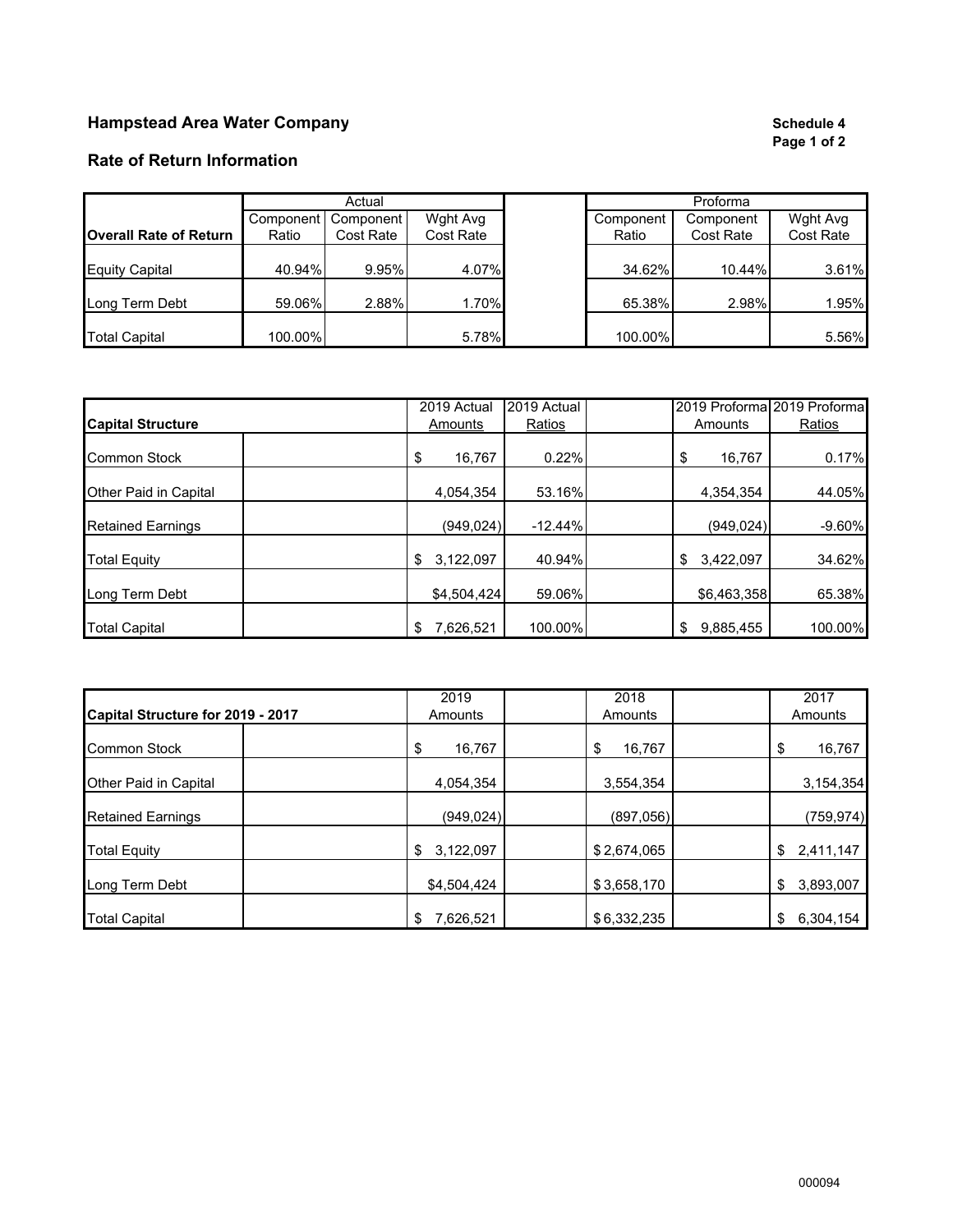### **Schedule 4 Page 2 of 2**

| Capital Structure Ratios for 2019 - 2017 | 2019<br>Ratios | 2018<br>Ratios | 2017<br>Ratios |
|------------------------------------------|----------------|----------------|----------------|
| <b>Common Stock</b>                      | 0.22%          | 0.26%          | 0.27%          |
| Other Paid in Capital                    | 53.16%         | 56.13%         | 50.04%         |
| <b>Retained Earnings</b>                 | $-12.44%$      | $-14.17%$      | $-12.06\%$     |
| <b>Total Equity</b>                      | 40.94%         | 42.23%         | 38.25%         |
| Long Term Debt                           | 59.06%         | 57.77%         | 61.75%         |
| <b>Total Capital</b>                     | 100.00%        | 100.00%        | 100.00%        |

#### **Cost of Common Equity Capital**

The Company is utilizing the Commission determined cost of common equity of 9.69% plus .50% for rate case expense savings adder, plus .00% for capital structure adder, plus .25% for exemplary performance adder.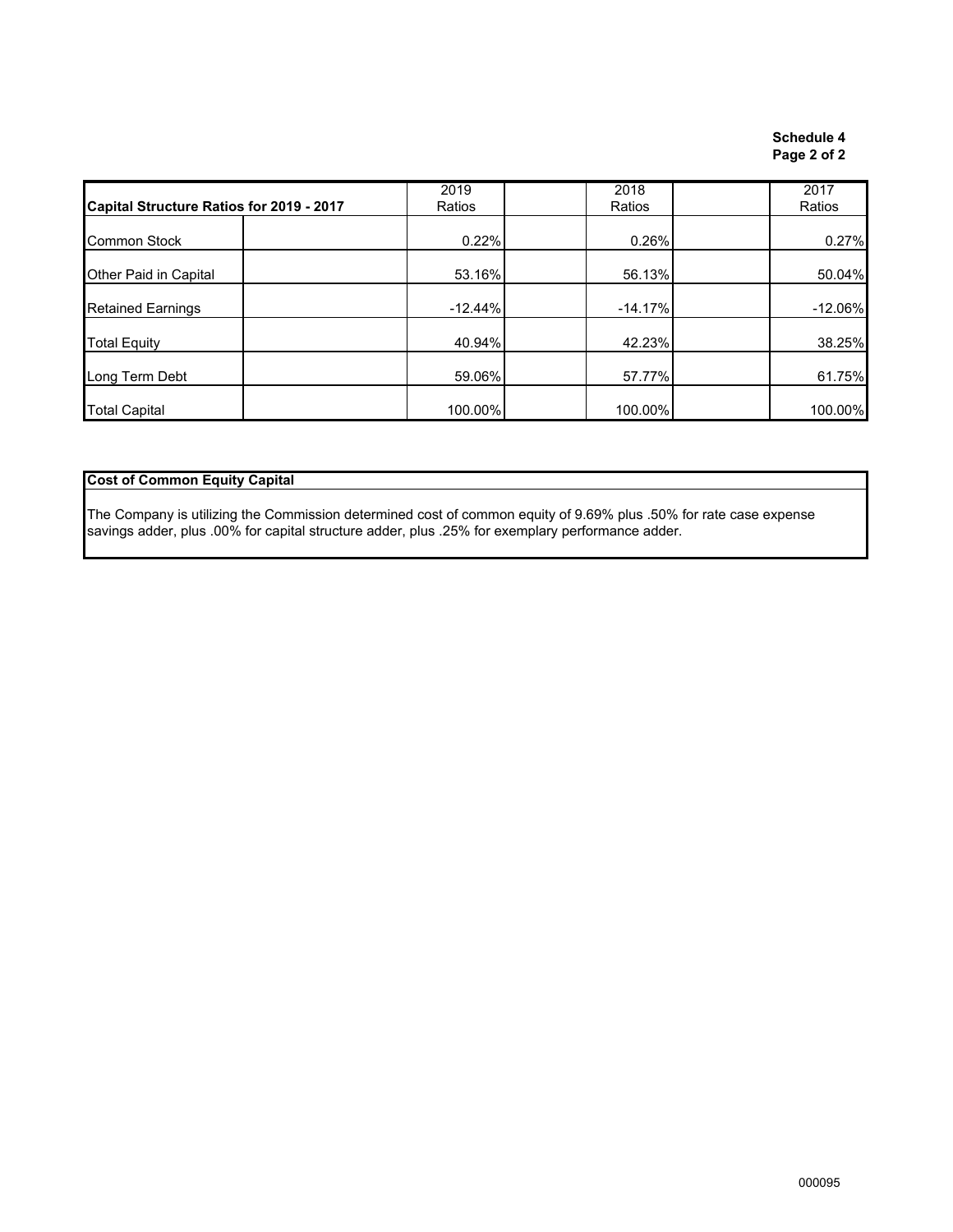#### HAMPSTEAD AREA WATER COMPANYLONG-TERM DEBT 12/31/2019

|                 |                                        | GL         |                              | Original        |                     |            |                  | Current          | <b>Outstanding Outstanding</b> |                            | <b>Interest</b>        | Total        |
|-----------------|----------------------------------------|------------|------------------------------|-----------------|---------------------|------------|------------------|------------------|--------------------------------|----------------------------|------------------------|--------------|
| Date of<br>Note | <b>Borrower</b>                        | Acct.<br># | Lender                       | <b>Note</b>     | <b>Note</b><br>Term |            | Interest<br>Rate | Interest<br>Rate | <b>Balance</b><br>12/31/19     | <b>Balance</b><br>12/31/18 | <b>Expense</b><br>2019 | Cost<br>Rate |
|                 |                                        |            |                              | Amount          |                     |            |                  |                  |                                |                            |                        |              |
| 3/13/19         | <b>HAWC</b>                            | 232.02     | <b>Pentucket Bank</b>        | 1,000,000       | Demand              |            | Prime            | 4.75%            | 450,000                        | 0                          | 11,525                 | 2.56%        |
| <b>TBD</b>      | <b>HAWC</b>                            | 232.05     | NH DES                       | up to 1,020,000 | 30                  | yrs        | 3.38%            | 3.38%            | 681,000                        | 0                          | 0                      | 0.00%        |
| 9/6/05          | <b>HAWC</b>                            | 232.06     | NH DES                       | 1,315,291       | 20                  | yrs        | 3.35%            | 3.35%            | 643,586                        | 711,777                    | 22,672                 | 0.00%        |
| 3/31/06         | <b>HAWC</b>                            | 232.08     | Aquarius Properties LLC      | 24,000          | 20                  | <b>Vrs</b> | P+2.25%          | 5.50%            | 12,034                         | 13,281                     | 986                    | 8.19%        |
| 6/24/09         | <b>HAWC</b>                            | 232.11     | NH DES                       | 1,058,347       | 20                  | yrs        | 2.86%            | 2.86%            | 681,790                        | 731,572                    | 20,302                 | 2.98%        |
| 11/18/16        | <b>HAWC</b>                            | 232.12     | <b>Ford Motor Credit</b>     | 38,174          | 5                   | yrs        | 4.89%            | 4.89%            | 15,786                         | 22,848                     | 900                    | 0.00%        |
| 6/26/12         | <b>HAWC</b>                            | 232.13     | Shribco Realty Two, LLC      | 12,000          |                     |            | 0.00%            | $0.00\%$         | 3,000                          | 3,000                      | 0                      | 0.00%        |
| 10/8/18         | <b>HAWC</b>                            | 232.14     | <b>Ford Motor Credit</b>     | 41,500          | 5                   | yrs        | 4.90%            | 4.90%            | 32,895                         | 40,516                     | 1,857                  | 5.65%        |
| 8/2/13          | <b>HAWC</b>                            | 232.16     | NH DES                       | 255,000         | 20                  | yrs        | 3.10%            | 3.10%            | 203,430                        | 214,066                    | 6,494                  | 3.19%        |
| 10/28/14        | <b>HAWC</b>                            | 232.18     | <b>Hillcrest Estates LLC</b> | 34,000          |                     |            | 0.000%           | 0.000%           | 0                              | 17,000                     | 0                      | 0.00%        |
| 9/15/16         | <b>HAWC</b>                            | 232.19     | Pentucket Bank               | 2,167,000       | 15                  | yrs        | 3.25%            | 3.25%            | 1,780,905                      | 1,904,110                  | 60,895                 | 3.42%        |
|                 | <b>Total Non-related</b>               |            |                              | 5,945,312       |                     |            |                  |                  | 4,504,424                      | 3,658,170                  | 125,631                | 2.79%        |
|                 | Amortize financing costs - 3rd parties |            |                              |                 |                     |            |                  |                  |                                |                            | 4,249                  |              |
|                 | <b>Total 3rd Parties</b>               |            |                              |                 |                     |            |                  |                  |                                |                            | 129,880                | 2.88%        |

Company Totals 5,945,312 4,504,424 3,658,170 129,880

**Schedule 5A**